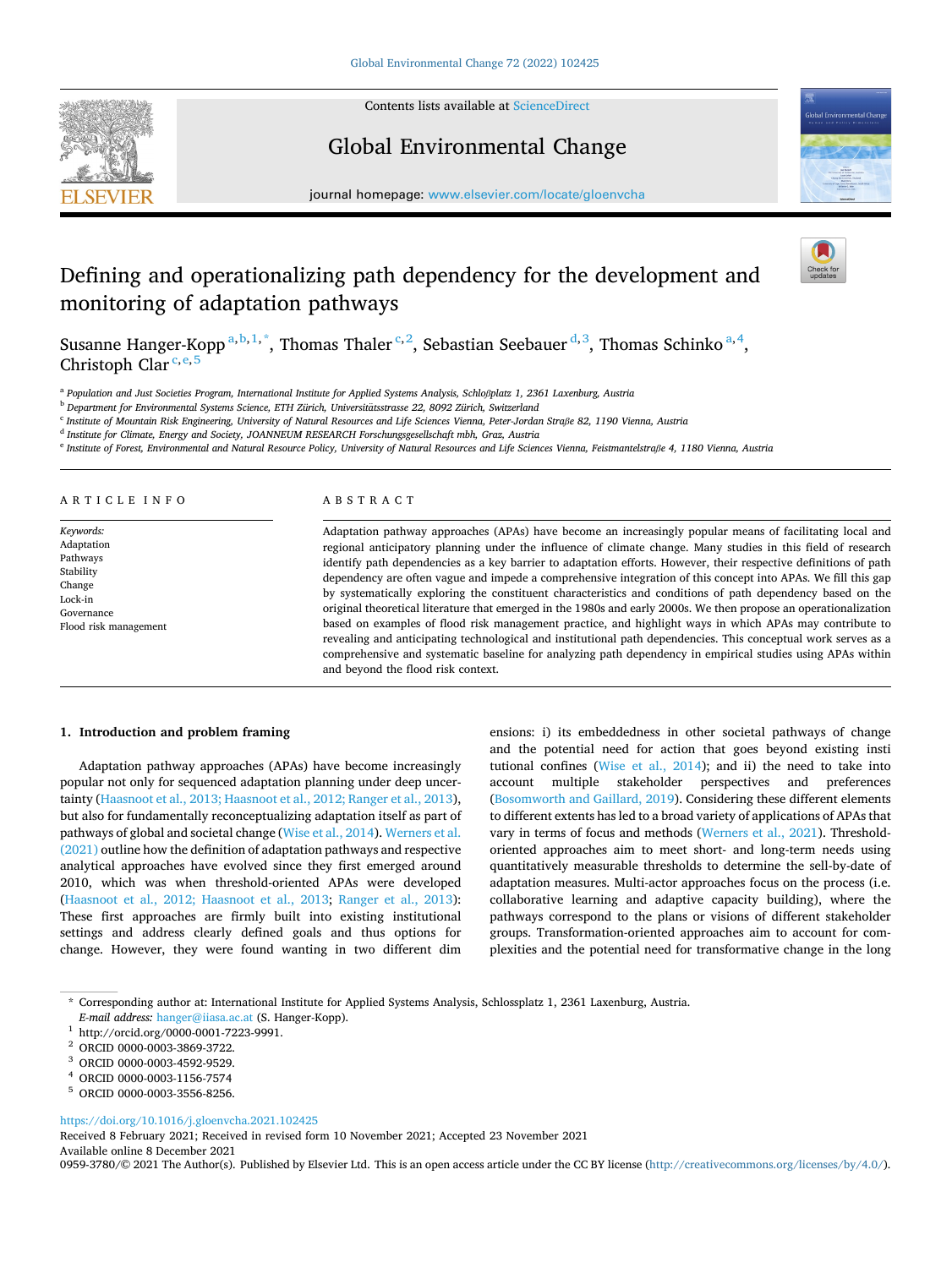run. Threshold-oriented and multi-actor APAs have in common that they operate within the existing institutional framework and in accordance with their corresponding sets of values, and also in that they are fairly concrete (step-wise approaches). Multi-actor and transformationoriented APAs have in common that they focus on multiple stakeholders, transformation-oriented APAs, however, actually work from the premise that transformational change is needed. Many of these approaches visualize pathways as a set of management options with decision/ tipping points or sell-by dates, indicating that at certain times options need to be reconsidered [\(Haasnoot et al., 2012, Wise et al., 2014](#page-9-0)), thus creating possible alternative trajectories. Actual applications of APAs, however, do not necessarily show this level of detail [\(Barnett et al.,](#page-9-0)  [2015; Barnett et al., 2014; Bhave et al., 2018; Butler et al., 2016;](#page-9-0)  [Werners et al., 2021](#page-9-0)).

Despite the fact that many APAs explicitly aim to address path dependency, the concept often remains hard to grasp, as in the broad majority of publications "there is limited explanation of what the concept actually means in the context of environmental policy and climate change adaptation" [\(Parsons et al., 2019, p. 95](#page-10-0)). In many cases, path dependency typically includes references to past decisions or "history matters" ([Colloff et al., 2017; Sadoff et al., 2015; Sorensen,](#page-9-0)  [2015; Wise et al., 2014\)](#page-9-0). However, historians and social scientists acknowledge that the statement "history matters" is an unhelpful and uncritical truism with no explanatory power [\(van Buuren et al., 2016](#page-10-0)). In many other instances, authors describe path dependencies as barriers to adaptation ([Barnett et al., 2015; Burnham et al., 2016; Matthews](#page-9-0)  [et al., 2015; Smith and Brown, 2014](#page-9-0)), because they create lock-in effects that heavily restrict subsequent decisions, developments, and capabilities (Pauw and Pegels, 2013; Sheller and León, 2016) and also lead to "policy traps" ([Nair and Howlett, 2016\)](#page-10-0). Moreover, these studies do not include any greater detail on the concept and how it could be made operational.

There is literature on flood risk management (FRM), albeit not explicitly making use of APAs, in a way that highlights the usefulness of path dependency. [Parsons et al. \(2019\)](#page-10-0), for example, analyze what they call development or decision-making paths of river management. [Wiering et al. \(2017\)](#page-10-0) highlight the usefulness of path dependency in terms of understanding the drivers (or forces) of stability and change in FRM over time. They define path dependency in line with [Pierson](#page-10-0)  [\(2000a, b\)](#page-10-0) as "the tendency of persistence and self-reinforcement of paths and, by implication, the difficulty of changing a path once chosen." They interpret path dependency mainly as a set of self-reinforcing mechanisms that they include and combine with concepts of change in their analysis.

Studies understanding adaptation pathways as dynamic adaptive cycles highlight the idea of self-reinforcing mechanisms and also mention path dependency in this context, however they neither provide explicit definitions of path dependency nor do they link back to the path dependency literature (e.g. [Bloemen et al., 2018; Tellman et al., 2018](#page-9-0)). Thus, while the concept of dynamic adaptive cycles may be useful for exploring path dependency, any clear proposition as to the how is missing and we still lack a formal link between APAs and the conceptual work on path dependency.

In this paper we provide a comprehensive argument for why an extended understanding of adaptation pathways is indeed a means of anticipating path dependencies, while at the same time improving our understanding of the limitations of the approach. We thereby link a theoretical concept and an applied decision-making support approach to their mutual benefit. We first discuss how the constituent characteristics and conditions of path dependency can be identified in backwardlooking historical research (Section 2), and illustrate how these characteristics and conditions can be operationalized, with examples from FRM in various European countries [\(Section 3](#page-3-0)). We then turn to a forward-looking perspective and propose entry points regarding how path dependencies may be anticipated, overcome, or enabled using APAs ([Section 4](#page-4-0)).

# **2. Defining path dependency**

The original literature on path dependency takes a backward-looking perspective [\(David, 1985; Arthur, 1989; North, 1990; Thelen, 1999;](#page-9-0)  [Pierson, 2000a\)](#page-9-0). In other words, path dependency is seen as a process that has the property of staying on a particular path, so that past decisions and contingent events pre-determine what further steps may be taken. Technologies, policies, or governance modes are locked-in. Selfreinforcing mechanisms contribute to their reproduction and diminish the range of likely alternatives. Initially a concept emerging from evolutionary economics and technological innovations, path dependency was also adopted by other social sciences and as such, has been subject to interpretation, expansion, and thus disagreement over its meaning and applicability ([Beyer, 2009; Vergne and Durand, 2010](#page-9-0)). Few of its characteristics and conditions are undisputed. In fact, the concept has been subject to frequent critique for being inconsistently developed and vaguely applied [\(Vergne and Durand, 2010](#page-10-0)). Above all, criticism addresses questions like whether initial situations are relevant or not, whether contingency and self-reinforcement are necessary conditions of path dependency, whether lock-in is permanent, whether change is possible, and, if so, whether/how involved actors can (deliberately) affect change ([Beyer, 2009](#page-9-0)).

Despite being variously interpreted, a set of key characteristics and conditions of path dependency stand out from the multi-disciplinary literature. Based on these we argue that, first, lock-in and suboptimality help to identify processes as being subject to path dependency (see Section 2.1). If a process did not feature these *characteristics*, we would not assume that path dependency is at play and, thus, would not choose this process as an object of path dependency research. Second, self-reinforcement, contingency and initial situation are factors that, at a particular moment in time, interact in a way that creates path dependencies and makes one pathway prevail over other alternatives (see [Section 2.2](#page-2-0)). An analysis of these *conditions* helps us to understand why and how path dependencies have occurred and how they affect the process in question.

# *2.1. Lock-in and sub-optimality*

Lock-in occurs if a process enters a state of unchanging, persistent outcomes ([Arthur, 1989\)](#page-9-0). In economics and technology-focused definition, lock-in means that there is no or little chance of endogenous change ([Vergne and Durand, 2010\)](#page-10-0). From an institutional point of view, lock-in is a phase of stability characterized by, at most, minor and incremental change. However, in practice absolute lock-in is rare [\(North, 1990](#page-10-0)).

How path dependency can be overcome, (i.e. how paths can be changed) has received increasing attention among sociological and political science scholars adopting the path dependency concept. [Arthur](#page-9-0)  [\(1996\)](#page-9-0) indicates that any technology has a natural end, as technologies come in waves. Similarly, [Pierson \(2000a](#page-10-0)) points out that change is "bounded" until new conditions erode or swamp the mechanisms of reproduction that, until then, have generated continuity. According to literature on policy processes and institutional change, drivers of change could be institutional entrepreneurship, institutional work, or everyday agency ([Abdelnour et al., 2017; Battilana et al., 2009; Dimaggio, 1988;](#page-9-0)  [Lawrence et al., 2011; McMichael et al., 2019\)](#page-9-0).

In more recent literature, path dependency is often described according to the absence of exogenous shocks [\(Vergne and Durand, 2010](#page-10-0)), which suggests that in a path-dependent state, a change of trajectory cannot be achieved from within. However, if a shock is understood as something that breaks path dependency, we should, in turn, ask if there are ineffective shocks that do neither result in change nor even cement lock-in. If ineffective shocks exist, lock-in cannot be defined solely through the absence of any exogenous shock. Otherwise, we have to distinguish shocks from contingent events (see below).

Lock-in appears to inhibit change if the trajectories created fall short of achieving stated targets, in other words, if they lead to sub-optimal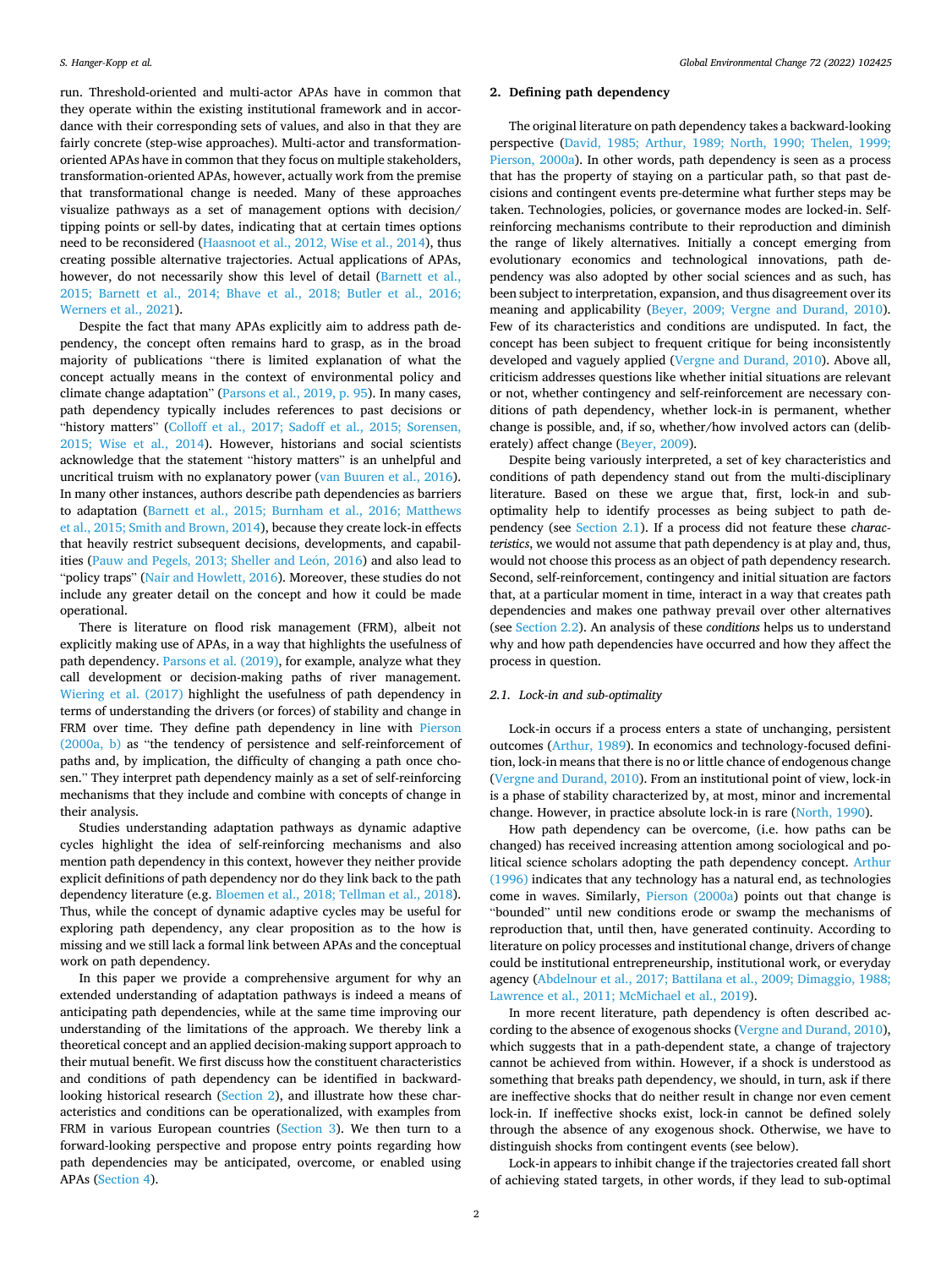<span id="page-2-0"></span>outcomes. Early literature on path dependency considers sub-optimality with respect to the effectiveness of a technology, namely, does technology cause disproportionate costs and efforts in relation to the desired level of benefits? For example, the Microsoft Disk Operating System (MS-DOS) was not the optimal system in the 1980s, but became locked in due to the available complementary soft- and hardware and IBM's established relationships with business communities [\(Gandal et al.,](#page-9-0)  [1999\)](#page-9-0). The question of (sub-)optimality is more difficult to answer with respect to public policy, and it is only marginally – if at all – addressed in discussions regarding the path dependency of institutions. Judging a trajectory as sub-optimal or inefficient requires there to be a counterfactual reference as to what is considered optimal (e.g. a policy target to be reached) or efficient (e.g. a given ratio between costs and benefits). This is difficult in case where policies are frequently not attached to an evaluation logic that links measures with specific goals. Moreover, it implies that path dependency may also apply to processes that are considered positive by some, and where lock-in is welcomed.

# *2.2. Self-reinforcement, contingent events, and initial situation*

Self-reinforcing mechanisms lie at the heart of most theorizing on path dependency. Self-reinforcement, which is labeled in the literature as increasing returns ([Arthur, 1990\)](#page-9-0) or positive feedback, ensures the continuity of chosen paths. In the path dependency literature, selfreinforcing mechanisms are usually explained in the context of technological innovation. Scientists have proposed a variety of frequently overlapping and intersecting mechanisms leading to self-reinforcement. Among these are high up-front costs combined with economies of scale ([Arthur, 1996; Arthur et al., 1986; David, 1985\)](#page-9-0), or learning effects on both the demand and supply side ([Arthur, 1989, p. 19\)](#page-9-0). Other system scale economies also create self-reinforcing dynamics, such as economies of agglomeration, which describe the effect of a successful business attracting more businesses to a location [\(Arthur et al., 1986\)](#page-9-0), and demand side economies of scale or network externalities ([Arthur, 1996;](#page-9-0)  [David, 1985; North, 1990](#page-9-0)), which imply that additional users increase the worth of a product or technology. Adaptive expectations describe past successes of a technology or product that lead consumers to stick with it and believe in its future success ([Arthur et al., 1986\)](#page-9-0). Finally, coordination effects come into play when the widespread use of a product or technology increases the attractiveness and probability of creating related products and technologies ([Arthur, 1990\)](#page-9-0). Similarly, interdependencies/technical interrelatedness ([David, 1985](#page-9-0)), describe the phenomenon whereby a product is better established if there are more linkages between associated product components and also between competencies of product users.

Although these examples usually refer to technological changes, [North \(1990\)](#page-10-0) highlights that they also apply to institutions or systems of institutions that reinforce or complement each other. According to [Pierson \(2000a, p. 257\),](#page-10-0) mechanisms of self-reinforcement are also relevant in politics because of "(1) the central role of collective action; (2) the high density of institutions; (3) the possibilities for using political authority to enhance asymmetries of power; and (4) its intrinsic complexity and capacity." Nevertheless, self-reinforcement plays out differently in the political context than in the economic context because politics lack efficiency-enhancing mechanisms of competition and learning, political actors have a much shorter time horizon, and political institutions have a strong status quo bias in general ([Pierson, 2000a\)](#page-10-0). All these factors increase the difficulty of reversing a chosen path.

Self-reinforcing mechanisms may bridge path dependency theory with the debate on institutional barriers to adaptation. Barriers typically arise from complex actor constellations within rigid governance arrangements such as ingrained rules and norms, incorrect or incomplete knowledge, vested interests and competing agendas, unclear institutional roles, or lack of policy guidance to manage restricted resources ([Wise et al., 2014; Werners et al., 2021](#page-10-0)). Due to institutional barriers, adaptation measures miss opportunities, are postponed, downgraded, or not implemented at all – in other words, they lead to sub-optimal outcomes ([Moser and Ekstrom, 2010\)](#page-10-0). The barriers literature has compiled extensive shopping lists of barriers [\(Adamson et al., 2018; Wise et al.,](#page-9-0)  [2014\)](#page-9-0); self-reinforcing mechanisms detail the processes whereby market participants or institutions interact and may therefore may help in structuring and explaining why specific institutional barriers are present in specific contexts.

For many scholars, contingency is a crucial condition of path dependency because it distinguishes path dependency from the generic "history matters" argument [\(Vergne and Durand, 2010\)](#page-10-0). A contingent event is the point of origin of path dependency, i.e. a specific situation at a specific moment in time that kicks off a narrow set of problem-solving strategies which are maintained, refined but not relinquished over the coming years. The usual line of argumentation is that contingent events, or rather a series of contingent (or chance) events, have more effect on the path taken than the initial situation [\(Vergne and Durand, 2010](#page-10-0)). Accordingly, the aftermath of contingent events is more important for understanding the future trajectory of an ongoing path than the initial situation and the identification of path dependency involves "showing how these events are themselves contingent occurrences that cannot be explained on the basis of prior historical conditions" ([Mahoney 2000,](#page-10-0) p. 507f).

However, scholars are still struggling to explain when an event is contingent. [Mahoney \(2000, p. 514\)](#page-10-0) explains: "In the actual practice of research, social analysts will consider an event to be contingent when its explanation appears to fall outside of existing scientific theory. For example […] too specific to be accommodated by prevailing social theories […] and large, seemingly random processes such as natural disasters or sudden market fluctuations." The author points out that according to some studies an event being contingent is not necessarily the same as an event being truly random and without antecedent causes. Accordingly, [Vergne and Durand \(2010, p. 755\)](#page-10-0) summarize it as "unpredictable, non-purposive, and seemingly random." This creates difficulties for its verification and falsification, simply because contingency cannot be proven independently of preceding theoretical assumptions ([Mahoney, 2000\)](#page-10-0).

In practice, it is plausible to operationalize contingent events as decisions made as a consequence of circumstances that are unusual, surprising for the planning process and often not anticipated in that particular organizational, governance, and institutional setting–as compared to the explanatory capacity of a theory or discipline. For instance, FRM often builds on the information of the status quo risk assessment and underrates the strategic perspectives of uncertain future developments and rare extreme events (Clar et al., 2021; Hutter, 2016; [Nordbeck et al., 2019](#page-9-0)). However, for the purposes of outlining the conditions of path dependency, the reactions to a contingent event seem more relevant than the reasons why this event occurs because these reactions set the boundaries for the ensuing path development and trigger path dependency.

Nonetheless, although contingent events are said to overrule initial situations, we have to acknowledge that some authors also place major emphasis on the role of the latter [\(Baum and Silverman, 2013; Liebowitz](#page-9-0)  [and Margolis, 1995\)](#page-9-0). [Thelen \(1999, p. 385\)](#page-10-0), for example, criticizes David'[s \(1985\)](#page-9-0) approach to path dependency as too contingent – because institutions will never emerge on a clean slate. At the same time, she considers it too deterministic – because the initial situation unrealistically constrains further developments. Accordingly, for now there is no solution how particular conditions are related to contingent events, and how they are related to the subsequent reproduction and feedback mechanisms on which institutions rest and are sustained [\(Thelen, 1999](#page-10-0)). At least, scholars agree that further knowledge about how institutions were constructed would "provide insights into how they might come apart" ([Thelen, 1999, p. 400;](#page-10-0) see also: [Pierson, 2000b, p. 263](#page-10-0)).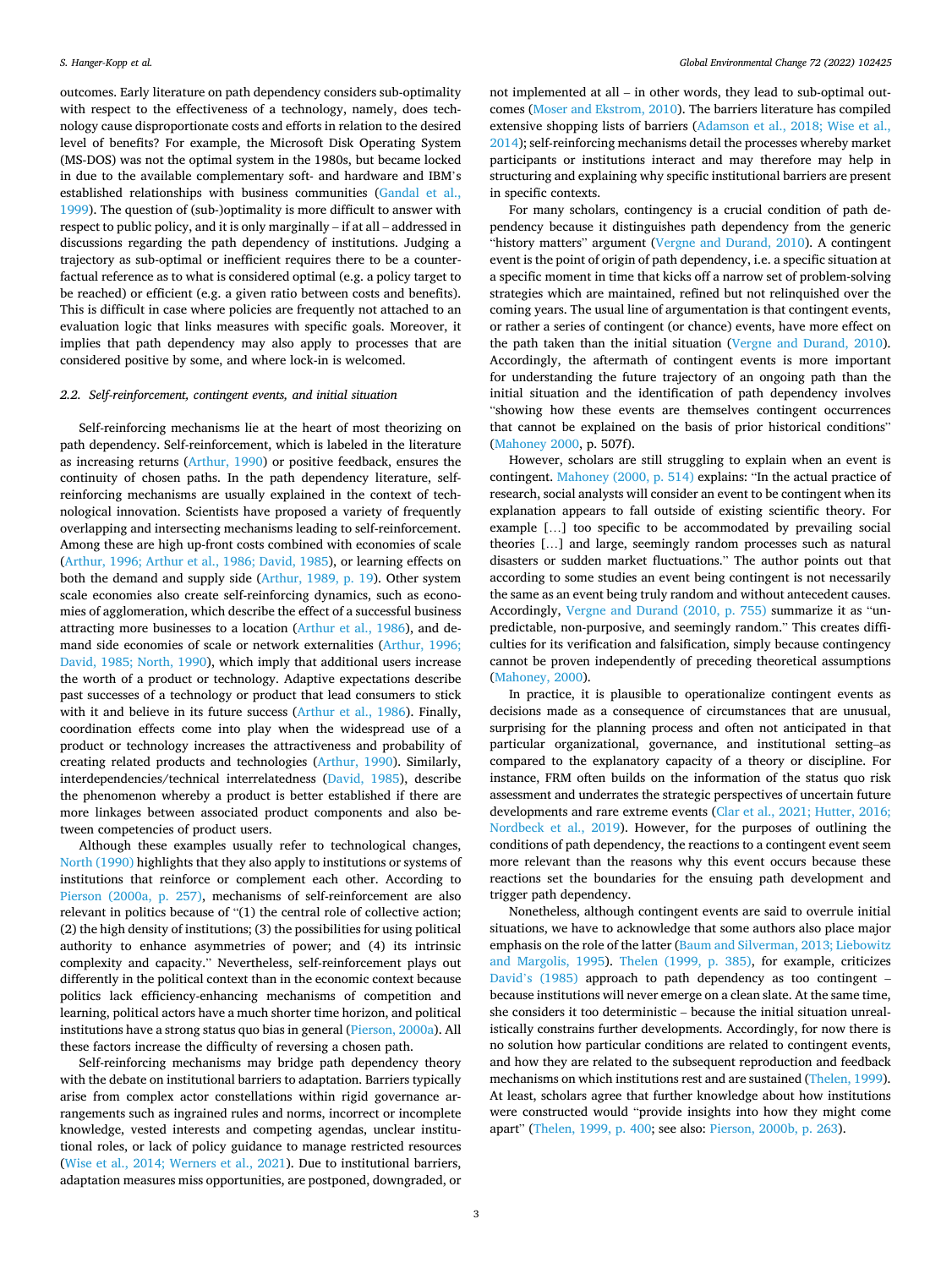# <span id="page-3-0"></span>**3. Path dependency in the context of FRM**

To gain a better grasp of the path dependency concept, we specify and illustrate the characteristics and conditions of path dependency for the FRM context. In FRM, path dependency may exist for institutions and policies, as well as for the measures used [\(van Buuren et al., 2016](#page-10-0)); we thus consider both technological and institutional perspectives.

#### *3.1. Lock-in*

In FRM, lock-in has been most frequently described in the context of hard management measures (i.e. grey infrastructure) such as dams and dykes [\(Wesselink, 2016\)](#page-10-0). In this case, the length of the lock-in can be determined by the lifetime of infrastructure, which can be 40–80 years depending on the materials used ([Hübl and Kraus, 2004\)](#page-9-0), and it can also potentially be extended by refurbishments and reinvestments. Research has shown that lock-in does not have to be limited to technological aspects and can span many more decades if self-reinforcing mechanisms and incumbent-actor coalitions are at work (e.g. [Parsons et al., 2019;](#page-10-0)  [Tellman et al., 2018](#page-10-0)). Lock-in in this context could be tied to depreciation processes, for example to the turnover of mindsets and ideas by employee fluctuation in incumbent institutions, to infrastructure lifetime, or to (re-)occurrence intervals of contingent events such as reorientation of political agendas by legislative periods, or to return periods of severe flood disasters.

Extreme flood events typically appear as exogenous shocks that may break or at least weaken path dependency at the regional or national level. Flood events might open up a policy window to change the currently prevailing management path [\(Birkmann et al., 2010; Friedman](#page-9-0)  [et al., 2019](#page-9-0)). Such a policy window might be open for a short time period ([Sword-Daniels et al., 2015](#page-10-0)) or over several years, such as in the case of planned relocation from flood-risk zones in Austria ([Thaler et al., 2020](#page-10-0)). To take this opportunity, however, policy makers and stakeholders need to be able to recognize and understand corresponding signals based on experiences of previous debates [\(Penning-Rowsell et al., 2006; Thaler](#page-10-0)  [et al., 2020\)](#page-10-0).

[Bloemen et al. \(2018\)](#page-9-0) suggest that change needs to be transformative to break path dependencies, and that incremental change is indeed conducive to lock-in. Thus, as a negative proof of path dependency, lockin may be falsified by identifying a non-random, deliberate, transformative decision that deviates from previous patterns but successfully contributes to the overall policy goal. For instance, if a large community in a region that has pervasively relied on building levees, is relocated from a flood risk area instead of yet another levee being built, the assumption of lock-in cannot be sustained. There may be instances when incremental change does not always lead to lock-in, but that continuous transformation is possible [\(Termeer et al., 2017](#page-10-0)).

# *3.2. Sub-optimality*

In FRM, what is considered as sub-optimal needs to be assessed as the deficiency in a protection target or in the tolerable level of residual risk ([Rauter et al., 2020\)](#page-10-0). If decision-makers do not commit to an explicit target or level, we cannot ascertain whether the sub-optimality criterion of path dependency applies. Cost-efficiency and cost-effectiveness may still be key criteria on which to judge the optimality of a path; calls to use cost-benefit-analysis in APA support this assumption (e.g. Bloemen [et al., 2018; Haasnoot et al., 2019](#page-9-0)). As with sub-optimality, using inefficiency as a criterion for path dependency requires a predefined ratio of costs to benefits to be achieved – at the very least, benefits should balance costs. However, a comprehensive perspective on efficiency should not just include monetary aspects such as the value of exposed assets or construction costs, but account, too, for intangible aspects such as disruption of livelihoods or social support [\(Rufat et al., 2015](#page-10-0)). Questions of optimality could be extended to how issues of distributional and procedural justice are considered. Multiple criteria might include

economic effectiveness, legitimacy, accountability, social justice, social capacity, physical and social vulnerability, technical feasibility, or ability to implement ([Alexander et al., 2016; Kuhlicke et al., 2011;](#page-9-0)  [Thaler and Hartmann, 2016](#page-9-0)).

Absence of clearly defined targets for FRM measures is not uncommon. For example, during the post-disaster period, actors might not agree if the goal should be to return to the pre-disaster state as fast as possible or whether a "slow" and transformative recovery process should be initiated [\(Mika and Kelman, 2020](#page-10-0)). Especially in cases of conflicting interests and an unclear distribution of responsibilities among different actors, stakeholders, and citizens, this might easily result in sub-optimal outcomes [\(Rauter et al., 2020\)](#page-10-0).

#### *3.3. Contingent events and initial situation*

In the FRM context, contingent events and initial situations have not been addressed as path dependency research, but can be revealed through historical shifts in FRM paradigms. Until the 1970s the focus of FRM was very much on land drainage, before it shifted to the protection of urban areas, and then to integrated, strategic flood defense systems, including a stronger focus on living with floods ([Johnson and Priest,](#page-9-0)  [2008; Penning-Rowsell and Johnson, 2015\)](#page-9-0). Since 2007, we have been observing the last shift towards flood risk governance or flood risk resilience ([Albright, 2011; Klijn et al., 2013; Nye et al., 2011; Parsons](#page-9-0)  [et al., 2019; Penning-Rowsell and Johnson, 2015; Thaler and Priest,](#page-9-0)  [2014\)](#page-9-0). These policy changes were triggered by very different but nonetheless interacting factors, not necessarily flood events but also evolving discourses and political debates, as well as broader socioeconomic developments. For instance, land drainage in the United Kingdom became a key priority in response to the food shortage during World War One [\(Brown and Damery, 2002; Scrase and Sheate, 2005\)](#page-9-0). The shift towards urban areas and the use of new risk management strategies, such as land use planning, was mainly related to structural changes in agricultural food production [\(Escobar and Demeritt, 2014; Fuchs et al.,](#page-9-0)  [2020\)](#page-9-0). The transition towards a more integrated FRM at the beginning of the 1990s across Europe was driven largely by a series of extreme flood events, such as the 1993/1994 and 1995 floods in the Netherlands and the 2002 floods in Germany and Austria ([Hartmann, 2011; Kaufmann,](#page-9-0)  [2018; Klijn et al., 2013; Klijn et al., 2008; Nye et al., 2011](#page-9-0)). Apart from these obvious hazard events, the underlying drivers contributing to the extent of disasters like these were socioeconomic trends such as changes in socio-demographics, individual consumption, and increasing wealth and assets ([Sadoff et al., 2015; Winkler et al., 2021\)](#page-10-0).

Thus, a contingent event in the FRM context could be defined as a flood event that overstretches current risk management capabilities and therefore brings about a shift in institutional paradigms and responsibilities [\(Kuhlicke et al., 2020\)](#page-10-0). Institutional paradigms and responsibilities thus change over time and enforce new arrangements and new power relationship settings, such as FRM being organized quite specifically within a river basin at a catchment level instead of a "local" perspective of settlements being relocated ([Penning-Rowsell and John](#page-10-0)[son, 2015; Thaler et al., 2017\)](#page-10-0). This would mean that in any given decision context, contingent events could be identified through reconstruction of past events based on available documentation, and/or through key informant interviews. Multiple stream theory ([Kingdon,](#page-9-0)  [2010; Kingdon, 1984\)](#page-9-0) might provide a useful categorization of contingent events into: (1) a rare flood event as part of the problem stream, (2) new risk reduction measures being conceived as part of the policy stream, or (3) political changes caused, for example, by elections as part of the political stream.

The main challenge for the operationalization of contingency and initial situation is to identify what variables are relevant, such as past flood events, new legal enforcement, innovations, or socio-political change, for example, the shift from being a welfare state towards neoliberal government. This requires scholars to look backwards and identify causal relationships that help us to understand why contingent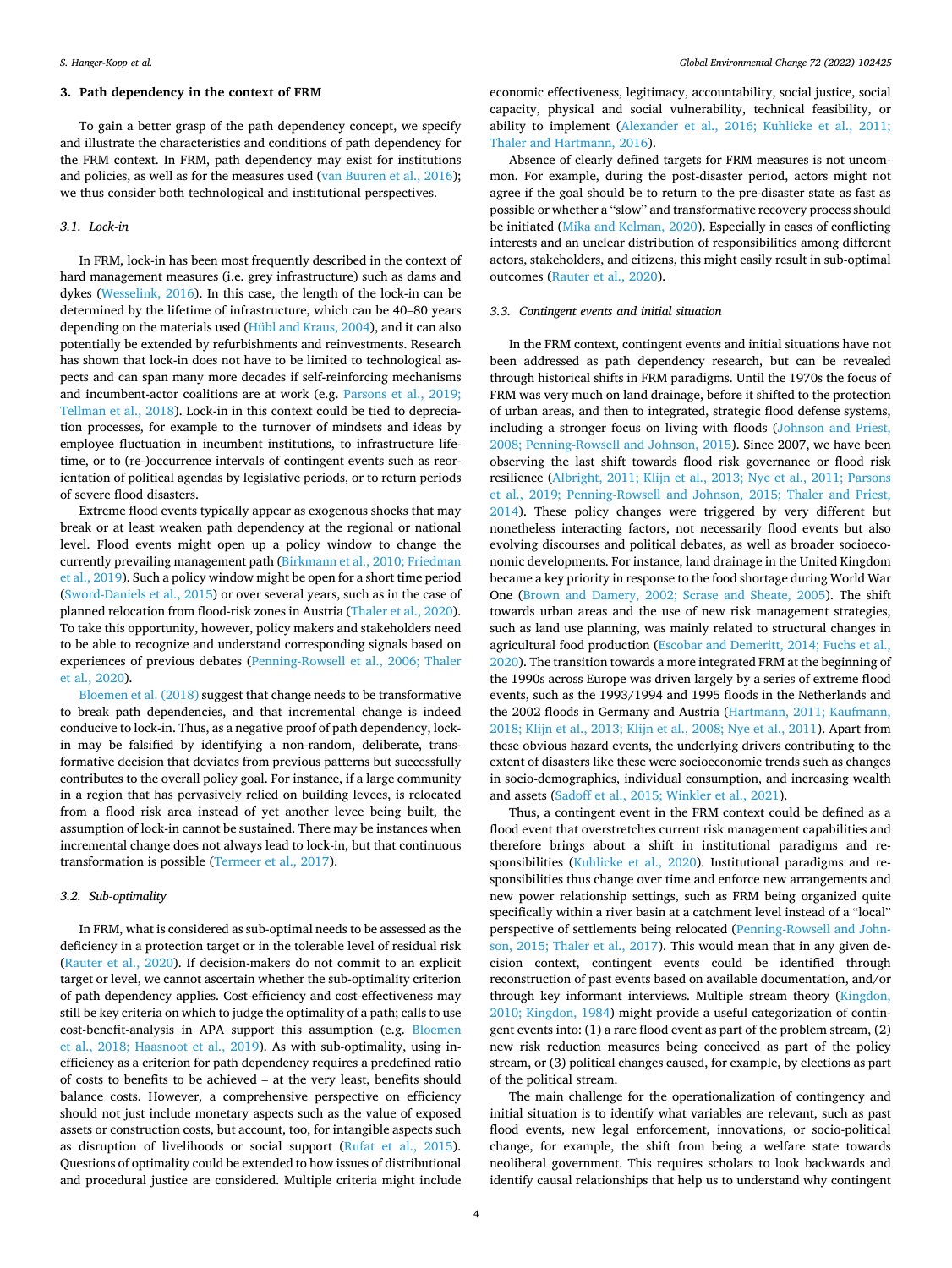<span id="page-4-0"></span>events stand out from a simple continuation of the initial situation and pave the way for self-reinforcing mechanisms and lock-ins [\(Wise et al.,](#page-10-0)  [2014\)](#page-10-0). For example, authors such as [Fazey et al. \(2016\)](#page-9-0) and [\(Fischer](#page-9-0)  [\(2018\),](#page-9-0) explored how 'mapping' historical pathways can help participants to appreciate the implications of their decisions for others and for future possibilities [\(Bosomworth and Gaillard, 2019](#page-9-0)). Moreover, it is important not to construe or over-interpret a particular moment or constellation as the decisive point only to narrow down the analysis period and, consequently, disregard everything that caused the situation in question to develop. The identification and analysis of relevant developments within their specific social, economic, and political context allow us to understand various forms of social or institutional innovations in terms of societal transformation across the globe [\(Nyseth](#page-10-0)  [and Hamdouch, 2019; Scott-Cato and Hillier, 2010](#page-10-0)). In this context reference frameworks to transparently cover framework conditions are required, such as that provided by the five capitals approach [\(Thaler and](#page-10-0)  [Seebauer, 2019](#page-10-0)), Ostrom's socio-ecological-systems [\(Ostrom, 2007\)](#page-10-0), or technological innovation systems ([Bergek et al., 2008](#page-9-0)). Ultimately, this shows how important it is to understand what conditions lead to path dependency. whereas, whether an event is contingent remains secondary.

### *3.4. Self-reinforcing mechanisms*

In the FRM context, self-reinforcing mechanisms have been at the heart of more detailed inquiries into path dependency. [Wiering et al.](#page-10-0)  [\(2017\)](#page-10-0) and [Parsons et al. \(2019\)](#page-10-0) stated that the initial situation and contingent events need to be considered in order to understand how path dependency originates. However, neither concept can explain why this path is sustained. In Table 1 we provide an overview of selfreinforcing mechanisms with the intention of mapping the scope of mechanisms that are potentially relevant for FRM. In the FRM realm, self-reinforcing mechanisms are characteristic of the "classical" decision to implement structural measures (such as dams) instead of other innovative solutions, like nature-based solutions. The levee effect, too, where the construction of protection infrastructure such as dams encourages an accumulation of assets in the new protected area is a typical example of a self-reinforcing mechanism ([Baldassarre et al., 2015; Col](#page-9-0)[lenteur et al., 2015; White, 1945\)](#page-9-0).

To some extent, mechanisms developed for technological innovation can be translated into institutional contexts of path dependency. However, many institutional factors influencing path dependency are difficult to establish as clear mechanisms. So as not to neglect those components that potentially enhance path dependency – most importantly political authority/power asymmetries, (exceptionally) dense institutions, collective goods/action, (exceptional) complexity – we consider these as distinct conditions to be explored, where mechanisms might be deduced from empirical studies and serve to build theories in the future.

Self-reinforcing mechanisms induce positive feedback and therefore may apply to both negative or positive paths with less or more optimal and efficient outcomes. In column three of Table 1, we provide examples of both. We recognize that such a distinction is inevitably arbitrary, comparable to the characteristic of sub-optimality, and that any such distinction is context-specific and depends on the problem framing in any specific case. However, a classification of negative and positive paths can stimulate discussion about whether or not path dependency can also be beneficial, for instance, if it aligns with desirable goals and outcomes.

# **4. Integrating path dependency in an adaptation pathways approach**

Traditionally, the path dependency concept has been applied to analyze past developments. APAs however, are most often forwardlooking. The effort itself (i.e. adopting an APA to consider alternative **Table 1** 

| elf-reinforcing mechanisms. Generic and FRM specific descriptions. |  |
|--------------------------------------------------------------------|--|
|                                                                    |  |

| Self-reinforcing<br>mechanism                                                            | Generic specification<br>in the context of<br>technology and/or<br>policy                                                                                                                                                                                                                                                                                                                                                                                                                                                                                                                                                                                | Operationalization for<br>flood risk management                                                                                                                                                                                                                                                                                                                                                                                                                                                                                                                                                                                                                                                                                                                                                                                                                                                                |  |
|------------------------------------------------------------------------------------------|----------------------------------------------------------------------------------------------------------------------------------------------------------------------------------------------------------------------------------------------------------------------------------------------------------------------------------------------------------------------------------------------------------------------------------------------------------------------------------------------------------------------------------------------------------------------------------------------------------------------------------------------------------|----------------------------------------------------------------------------------------------------------------------------------------------------------------------------------------------------------------------------------------------------------------------------------------------------------------------------------------------------------------------------------------------------------------------------------------------------------------------------------------------------------------------------------------------------------------------------------------------------------------------------------------------------------------------------------------------------------------------------------------------------------------------------------------------------------------------------------------------------------------------------------------------------------------|--|
| Technology-based mechanisms                                                              |                                                                                                                                                                                                                                                                                                                                                                                                                                                                                                                                                                                                                                                          |                                                                                                                                                                                                                                                                                                                                                                                                                                                                                                                                                                                                                                                                                                                                                                                                                                                                                                                |  |
| High up-front or fixed<br>costs and supply side<br>economies of scale (<br>Arthur, 1996) | Development/<br>installation of a<br>technology requires<br>high initial investments<br>(high sunk cost<br>investment risk), that<br>with increased<br>production pays off<br>with decreasing per<br>unit costs.                                                                                                                                                                                                                                                                                                                                                                                                                                         | $+$ The longer structural<br>measures are in<br>operation the more<br>efficient they become<br>from a cost-benefit<br>perspective. As soon as<br>construction costs are<br>amortized, they provide<br>a net benefit until the<br>end of their lifetime.<br>Designing structural<br>measures for longevity<br>and easy maintenance/<br>upgrading yields more<br>benefits in the long run.<br>- Many water authorities<br>maintain a standing<br>stock of construction<br>machinery and<br>workforce of qualified<br>craftspeople. Machinery<br>and workforce are<br>tailored to standard<br>structures, which makes<br>them cheaper than<br>innovative projects.                                                                                                                                                                                                                                                |  |
| Learning effects (quasi-<br>irreversibility of<br>investment as seen in<br>David 1985)   | Learning effects may<br>occur both on the<br>supply and the demand<br>side, respectively. Here<br>learning effects refer to<br>learning by doing or by<br>using, which gradually<br>improves the quality of<br>a product (thus making<br>it more attractive to its<br>users). At the same<br>time users gain<br>experience in using a<br>certain technology,<br>which makes it<br>attractive to keep using<br>rather than switching<br>to an alternative. These<br>effects are also referred<br>to as single-loop<br>learning, which is<br>primarily focused on<br>improving the<br>efficiency of action<br>(Pahl-Wostl, 2009;<br>Pelling et al., 2008). | $+$ Governments have<br>acquired knowledge on<br>infrastructure projects<br>(i.e. engineering<br>solutions) and stick to<br>that knowledge.<br>Expertise, routine,<br>qualified craftspeople,<br>and established<br>construction designs<br>encourage the<br>replication of standard<br>structures. Hydrological<br>models or ecological<br>impact assessments have<br>been calibrated to<br>standard structures and<br>provide reliable<br>estimates.<br>Innovative strategies are<br>easily rejected, because<br>they cannot compete<br>with the level of<br>sophistication and<br>reliability featured by<br>standard structures.<br>- Governments avoid<br>innovative strategies<br>because of the additional<br>learning effort attached<br>to resolving legal<br>restrictions,<br>administrative<br>responsibilities or public<br>acceptance. Instead,<br>they rely on readily<br>available, well-tested |  |
| Adaptive expectations<br>(social expectation) (                                          | Adaptive expectations<br>refer to the assumption                                                                                                                                                                                                                                                                                                                                                                                                                                                                                                                                                                                                         | options.<br>+ Standard structural<br>measures did succeed in                                                                                                                                                                                                                                                                                                                                                                                                                                                                                                                                                                                                                                                                                                                                                                                                                                                   |  |

(social expectation) ( [Arthur, 1989](#page-9-0))

refer to the assumption that actors base future decisions on recently gained information or recent past events. This decreasing flood damage over the past decades. Risk assessment is extrapolating the status

(*continued on next page*)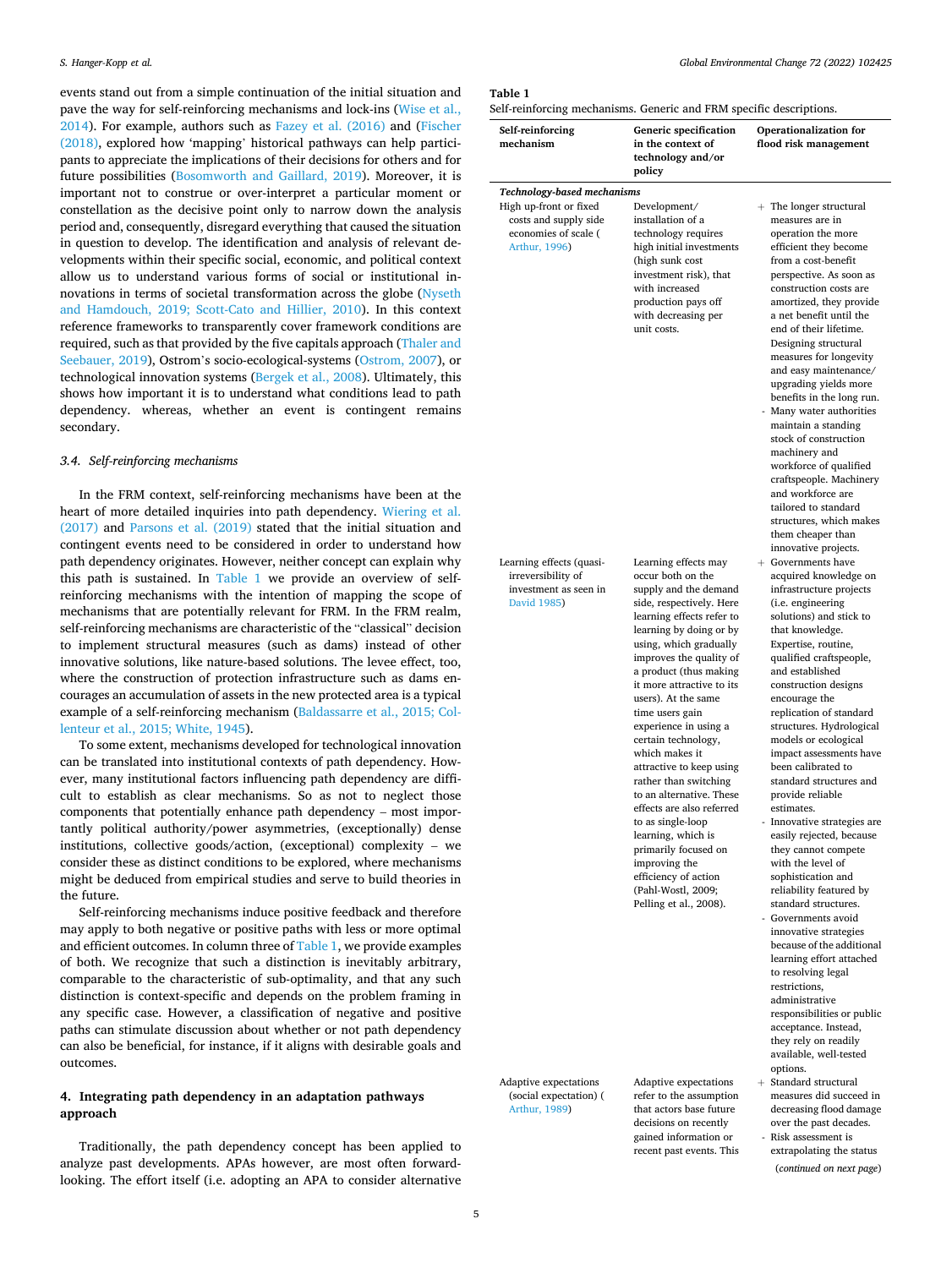# *S. Hanger-Kopp et al.*

# **Table 1** (*continued* )

| <b>Table 1</b> (continued)                                                                                     |                                                                                                                                                                                   |                                                                                                                                                                                                                                                                                                                                                                                                                                                                                                                                                                                                                                                                | <b>Table 1</b> (continued)                                              |                                                                                                                                                                                                                                                 |                                                                                                                                                                                                                                                                                                                                                                                                                                                                                                                                                                                                                                                                        |
|----------------------------------------------------------------------------------------------------------------|-----------------------------------------------------------------------------------------------------------------------------------------------------------------------------------|----------------------------------------------------------------------------------------------------------------------------------------------------------------------------------------------------------------------------------------------------------------------------------------------------------------------------------------------------------------------------------------------------------------------------------------------------------------------------------------------------------------------------------------------------------------------------------------------------------------------------------------------------------------|-------------------------------------------------------------------------|-------------------------------------------------------------------------------------------------------------------------------------------------------------------------------------------------------------------------------------------------|------------------------------------------------------------------------------------------------------------------------------------------------------------------------------------------------------------------------------------------------------------------------------------------------------------------------------------------------------------------------------------------------------------------------------------------------------------------------------------------------------------------------------------------------------------------------------------------------------------------------------------------------------------------------|
| Self-reinforcing<br>mechanism                                                                                  | Generic specification<br>in the context of<br>technology and/or<br>policy                                                                                                         | Operationalization for<br>flood risk management                                                                                                                                                                                                                                                                                                                                                                                                                                                                                                                                                                                                                | Self-reinforcing<br>mechanism                                           | Generic specification<br>in the context of<br>technology and/or<br>policy                                                                                                                                                                       | Operationalization for<br>flood risk management                                                                                                                                                                                                                                                                                                                                                                                                                                                                                                                                                                                                                        |
|                                                                                                                | means that if a<br>technology has<br>experienced recent<br>successes, actors tend<br>to believe that it will<br>continue to be<br>successful and stick<br>with it.                | quo: assuming that<br>hazard and exposure<br>will remain as they are;<br>making oversimplified<br>assumptions on climate<br>impacts or socio-<br>economic developments;<br>making insufficient<br>acknowledgment of un-<br>certainties in future risk<br>projections; preventing<br>the last flood event<br>(similar to "fighting the<br>last war").                                                                                                                                                                                                                                                                                                           | Interdependencies/<br>complementarity (<br>David, 1985; North,<br>2018) | The more technologies<br>and their components<br>depend on each other,<br>the more embedded<br>they become and the<br>harder to change.                                                                                                         | + Standard technical<br>mitigation measures are<br>well-tested and well-<br>known in terms of effi-<br>ciency in risk reduction,<br>thus, their reciprocal<br>and complementary ef-<br>fects can be leveraged in<br>supra-regional, catch-<br>ment-wide planning.<br>Structural measures<br>often increase the<br>damage potential,<br>because of the                                                                                                                                                                                                                                                                                                                  |
| Network externalities/<br>effects (demand side<br>economies of scale) (<br>Arthur, 1990, 1989;<br>North, 1990) | The more a technology<br>is used by others, the<br>more attractive it<br>becomes (e.g.<br>communication<br>technology, like the<br>telephone and social<br>media platforms)       | $+$ Experiences with<br>standard structures can<br>be transferred to other<br>locations, resulting in<br>these measures showing<br>less uncertainty about<br>the level of risk<br>reduction, maintenance<br>costs, etc.<br>- Transfer by mirror<br>replication overlooks the<br>value of local context.<br>The levee effect                                                                                                                                                                                                                                                                                                                                    |                                                                         |                                                                                                                                                                                                                                                 | construction of new<br>buildings behind, for<br>example, a dam, which<br>leads to more structural<br>measures in the regions.<br>In upstream/<br>downstream<br>cooperation, the<br>measures that already<br>exist or are constructed<br>first, pre-determine<br>which other measures<br>are possible.                                                                                                                                                                                                                                                                                                                                                                  |
|                                                                                                                |                                                                                                                                                                                   | increases potential<br>damage; structural<br>measures already in<br>existence need to be<br>extended (marginal<br>costs).<br>Vulnerability of<br>waterfront residents is<br>increasing because<br>increased prosperity<br>leads to the upgrading of<br>protection measures.<br>Small municipal budgets<br>are overburdened by<br>maintenance costs (e.g.<br>dredging retention<br>basins) which leaves<br>little disposable budget<br>for alternative measures.                                                                                                                                                                                                | Political authority (actor<br>coalitions)                               | <b>Institution-based mechanisms (Mahoney, 2000; Pierson, 2000a)</b><br>Groups of actors with<br>similar interests, who<br>are in possession of<br>power and resources,<br>enabling them to<br>maintain a path<br>suitable to their<br>interest. | + Actor coalitions show a<br>high degree of<br>accordance and<br>agreement about FRM<br>strategy, which<br>facilitates and<br>streamlines the planning<br>and implementation<br>process.<br>- Institutional capture:<br>grown relationships and<br>"revolving doors" job<br>changes between<br>administrative offices<br>aligns the views of<br>different actors and<br>encourages narrow-                                                                                                                                                                                                                                                                             |
| Coordination effects (<br>Arthur, 1990, 1989;<br>North, 1990)                                                  | The more widespread a<br>technology is, the more<br>attractive it is to<br>produce related<br>services and products,<br>infrastructure, and<br>even policies and<br>institutions. | $+$ Role models: specific<br>types of action are<br>perpetuated as<br>neighboring<br>municipalities borrow<br>expertise, as well as<br>learn from and mimic<br>each other's actions,<br>such as multi-functional<br>protection measures.<br>$+$ Emergence of<br>engineering<br>consultancies<br>specializing in technical<br>solutions, in response to<br>increasing demand.<br>- A widespread regime of<br>standard structural<br>measures makes it hard<br>for innovative measures<br>to go beyond sporadic<br>pilot implementations as<br>technical planners,<br>construction companies<br>or regulatory bodies<br>have to adapt<br>established procedures. | Institutional density                                                   | Once a path is deeply<br>institutionally<br>embedded, it is difficult<br>to disentangle and<br>change that path.                                                                                                                                | mindedness.<br>- Institutional assignment<br>of functions, duties, and<br>budgets leads to<br>reproduction of the same<br>old problem solving<br>strategies, in particular,<br>if higher governance<br>levels provide budgets<br>and therefore set the<br>rules (e.g., which return<br>period serve as design<br>reference).<br>$+$ High stability in<br>planning and<br>management processes<br>increases the pace from<br>conception to<br>implementation.<br>A wide range of different<br>organizations involved<br>in the FRM hinders<br>radical change, as each<br>organization tends to<br>defend its duties, power<br>and standing.<br>(continued on next page) |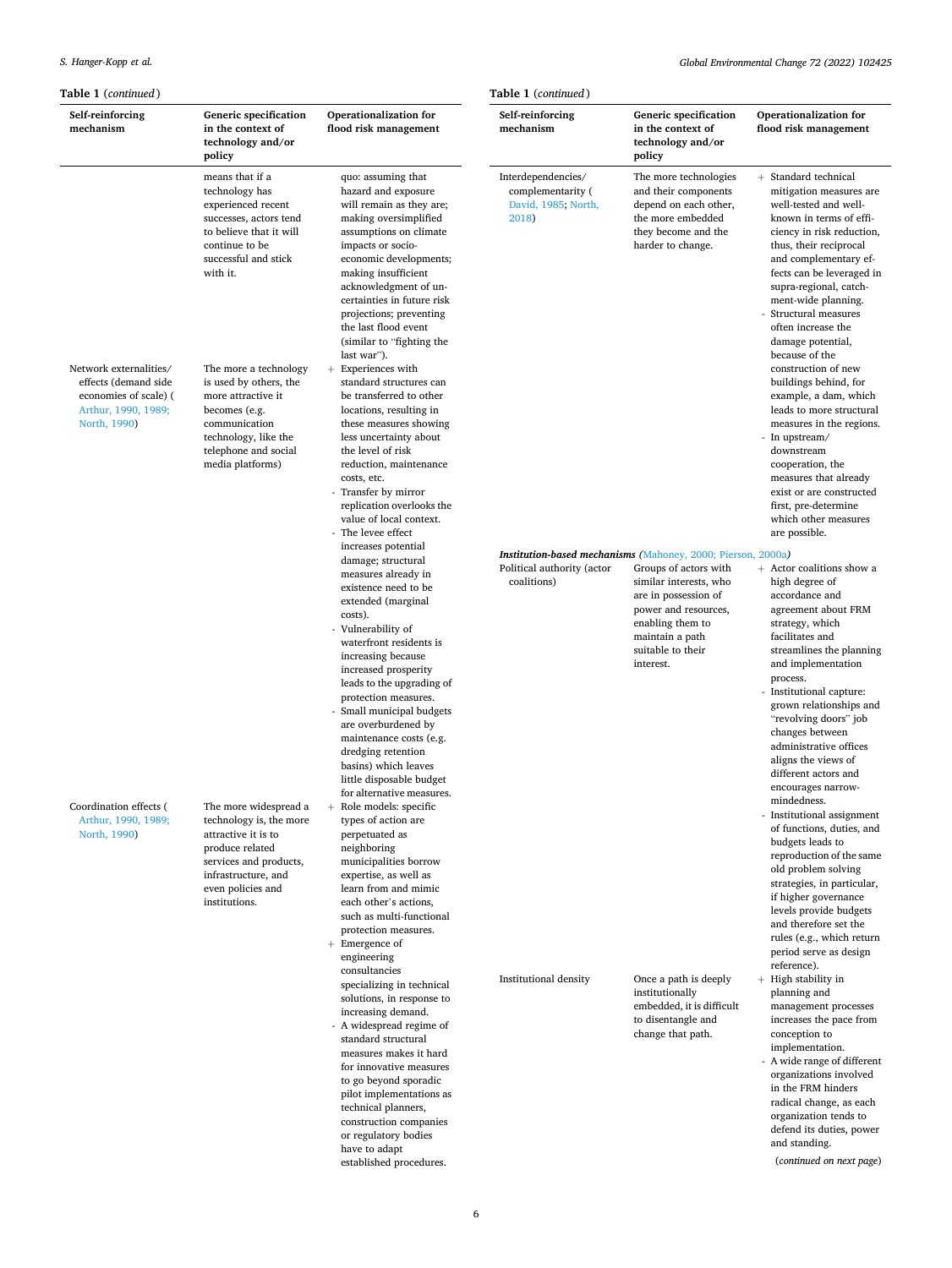#### <span id="page-6-0"></span>**Table 1** (*continued* )

| Self-reinforcing<br>mechanism | Generic specification<br>in the context of<br>technology and/or<br>policy                                                                                                                                                                                                                        | Operationalization for<br>flood risk management                                                                                                                                                                                                                                                                                                                                                                                                                                                                      |
|-------------------------------|--------------------------------------------------------------------------------------------------------------------------------------------------------------------------------------------------------------------------------------------------------------------------------------------------|----------------------------------------------------------------------------------------------------------------------------------------------------------------------------------------------------------------------------------------------------------------------------------------------------------------------------------------------------------------------------------------------------------------------------------------------------------------------------------------------------------------------|
| Collective goods/action       | If a path is related to a<br>collective good or<br>collective action,<br>processes are more<br>prone to path<br>dependency because it<br>requires detailed rules<br>on multi-actor<br>collaboration, which<br>take a long time to<br>negotiate and establish,<br>and are thus hard to<br>change. | + Involvement of multiple<br>actors increases<br>democratic legitimacy<br>and representation of<br>social justice and leads<br>to enduring public<br>support.<br>- Umbrella organizations<br>(e.g., an inter-municipal<br>flood council) function<br>as token activities, de-<br>cisions are postponed in<br>task force roundtables.<br>- Diffusion of<br>responsibility between<br>multiple actors: single<br>actors are encouraged to<br>stay in the background<br>instead of stepping<br>forward as first movers. |

+ Reinforcing more optimal and more efficient outcomes; – reinforcing less optimal and less efficient outcomes.

pathways) implies prevention of potential path dependencies. However, to date it has remained unclear as to what "path dependency" is and how exactly it could be anticipated, established or overcome. [Wise et al.](#page-10-0)  [\(2014\)](#page-10-0) proposed looking at historic developments to avoid path dependencies. [Haasnoot et al. \(2019\)](#page-9-0) suggest factoring in the costs and benefits when transferring to another path, thereby enabling endogenous change by making the pros and cons of all alternatives at each process stage transparent. According to our assessment, however, this fails to realize the full potential of considering path dependency in an APA. Having outlined and operationalized path dependency in the previous sections, we now show step-by-step how different elements of path dependency can be addressed throughout an APA.

We have adapted and expanded the process of developing and

monitoring adaptation pathways from [Haasnoot et al. \(2013\)](#page-9-0) to incorporate the multiple stakeholder dimension as well as the potential for transformation, as shown in Fig. 1. We rearranged the steps in an APA to also fit stakeholder-oriented and transformation-oriented approaches. This means that step 1 of such a process would consist of framing problems and objectives. Step 2 would then be a description and analysis of the current situation with particular focus on the institutional context. In contrast to the original figure by [Haasnoot et al. \(2013\),](#page-9-0) we do not emphasize the specific method of transient scenarios to explicitly open up space for a wide variety of qualitative and quantitative methods as suggested in different APAs that can be used at steps 2–5 to develop actions and pathways. Fig. 1 also highlights the importance of a backward-looking perspective spanning steps 1 and 2 (e.g. [Wise et al.,](#page-10-0)  [2014; Parsons et al., 2019](#page-10-0)). In particular, account needs to be taken of historic development in order to understand how the current problem evolved from the root causes of vulnerabilities and socio-economic and demographic developments in the region. These pieces of information provide the starting point for re-orienting to a more optimal and more efficient adaptation pathway trajectory. Transformational change to overcome lock-in may be achieved at two different phases of the APA cycle: In steps 3–5, by introducing new and innovative actions as constitutive elements of pathways; or in steps 9 and 10, by monitoring, evaluating and if necessary revising pathways after strategic plans meet the real world.

Fig. 1 shows this ten-step design process for adaptation pathways, and seven distinct entry points for path dependency considerations at different steps, which we defined based on the operationalization in [Section 3.](#page-3-0) We describe each entry point in the following. [Table 2](#page-7-0) presents examples of how to operationalize these entry points and hence of the concept of path dependency for APA in the context of FRM. Entry points II-IV refer to self-reinforcement, contingent events and initial situation as the conditions of path dependency (see [Section 2.2](#page-2-0)) and therefore indicate starting points for understanding and, by means of dedicated measures, unlocking path dependency. Refinement, specification, and testing however remains subject to further empirical studies.

Entry point I "define sub-optimality": step 1 in an APA, as defined here, refers to problem framing, and should entail reaching a definition of what optimal or sub-optimal means in a respective case. As noted



**Fig. 1.** Seven entry points for explicitly considering path dependency when *designing adaptation pathways.* The design process is adapted from [Haasnoot et al. \(2013\)](#page-9-0)  and complemented to consider that adaptation pathways ideally include a historical or backward looking perspective (grey arc), are often designed in multistakeholder processes (center circle), and that they might aim to achieve transformational change (grey bubbles). In practice, an APA process might emphasize different steps and might also not encompass all steps shown in this figure.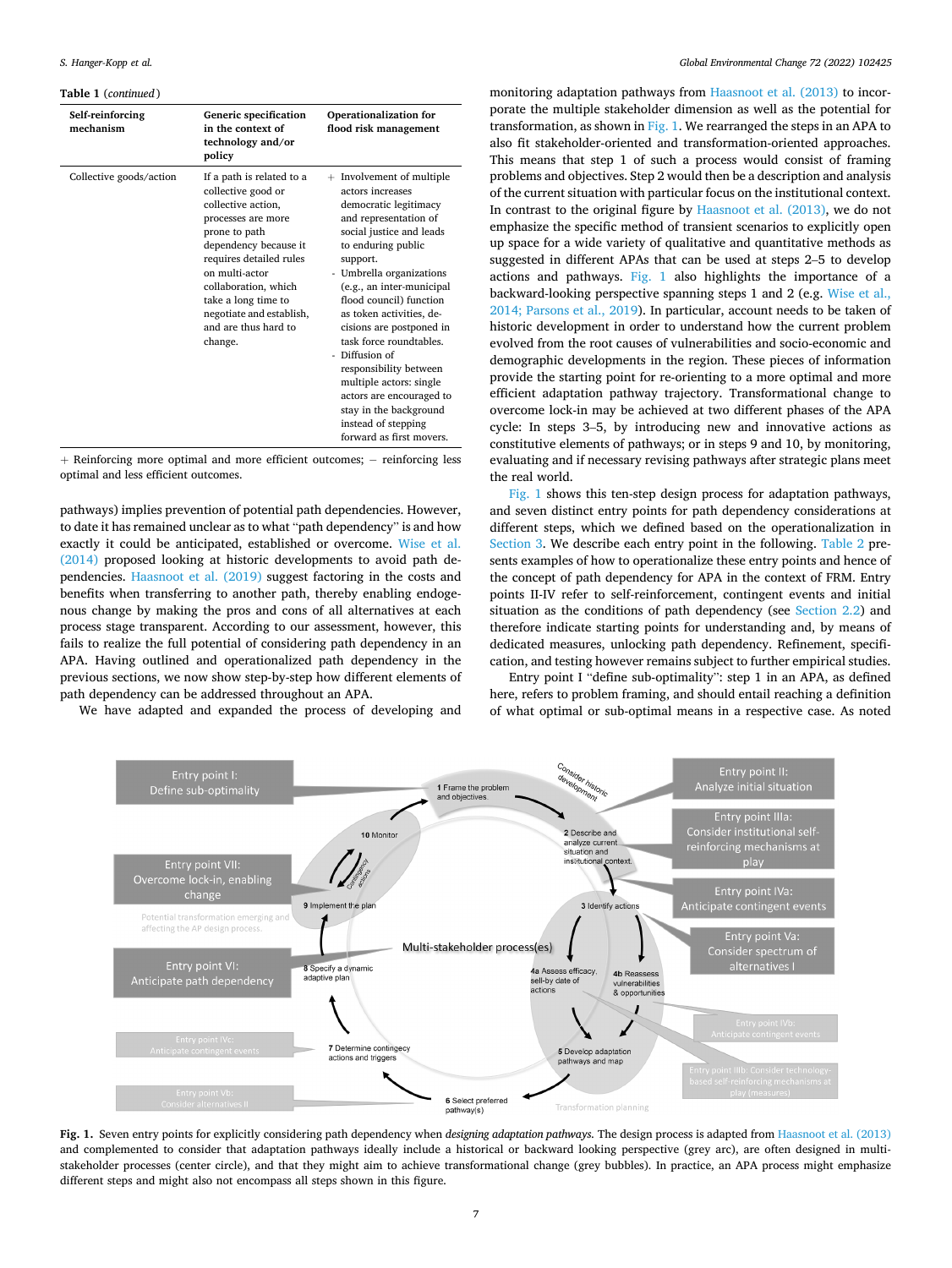1. Define suboptimality

2. Analyze initial situation

#### <span id="page-7-0"></span>**Table 2**

Entry points. Examples for operationalization for FRM.

flood risk management

Assess the "optimal" risk reduction target based on the as low as reasonably practicable principle. The definition of the optimal level should be based on costbenefit assessment as well as stakeholder interests and needs. With the increasing systemic complexity of decision and planning situations, optimality may have to be reconsidered in favor of necessary redundancies, low-regret options, and sufficiency ( [UNDRR 2019](#page-10-0))

Define and describe the initial situation for a path dependent development in terms of the baseline assessment for developing adaptation pathways, taking the already existing FRM strategy in the selected area as starting point.

**Entry points Operationalization for** 

| <b>Entry points</b>                        | Operationalization for<br>flood risk management                                                                                                                                                                                                                                                                                 | <b>Examples</b> for<br>implementation                                                                                                 |
|--------------------------------------------|---------------------------------------------------------------------------------------------------------------------------------------------------------------------------------------------------------------------------------------------------------------------------------------------------------------------------------|---------------------------------------------------------------------------------------------------------------------------------------|
|                                            | assessment foresees the<br>assessment of the usual<br>actions in FRM.<br>$(c)$ $(c)$ Define the<br>contingency planning<br>after identifying options<br>and preferred pathways.<br>The assessment includes<br>possible changes in the<br>regions, including<br>possible impacts of a<br>warmer climate,<br>demographic and land |                                                                                                                                       |
| 5. Consider<br>spectrum of<br>alternatives | use changes.<br>Assess alternative pathways<br>for risk reduction measures<br>and their possible effects,<br>including future<br>developments, such as                                                                                                                                                                          | • Compare non-/structural<br>measures by efficacy,<br>costs, sell-by date and<br>flexibility to be adapted<br>to changing conditions  |
|                                            | climate change, land use<br>change, or demographic<br>change.                                                                                                                                                                                                                                                                   | • Conduct qualitative or<br>quantitative expert<br>elicitation to assess side-<br>effects, informal aspects<br>and barriers to imple- |
|                                            |                                                                                                                                                                                                                                                                                                                                 | mentation of specific<br>measures<br>• Analyse reciprocal or<br>complementary effects of<br>combinations or                           |
|                                            |                                                                                                                                                                                                                                                                                                                                 | sequences of measures                                                                                                                 |
| 6. Anticipate path<br>dependency           | Develop and jointly<br>implement strategic and                                                                                                                                                                                                                                                                                  | • Conduct a<br>transdisciplinary and                                                                                                  |
|                                            | innovative bottom-up risk                                                                                                                                                                                                                                                                                                       | multi-stakeholder co-pro-                                                                                                             |
|                                            | reduction concepts, such as                                                                                                                                                                                                                                                                                                     | duction process using                                                                                                                 |
|                                            | natural flood management                                                                                                                                                                                                                                                                                                        | participatory modeling                                                                                                                |
|                                            | on privately owned-land,<br>multi-functional risk                                                                                                                                                                                                                                                                               | and scenario exercises<br>• Develop actor coalitions                                                                                  |
|                                            | reduction measures etc. to                                                                                                                                                                                                                                                                                                      | and promote new policy                                                                                                                |
|                                            | improve the capacity to                                                                                                                                                                                                                                                                                                         | entrepreneurs                                                                                                                         |
|                                            | anticipate and overcome                                                                                                                                                                                                                                                                                                         |                                                                                                                                       |
|                                            | path dependencies.                                                                                                                                                                                                                                                                                                              |                                                                                                                                       |
| 7. Overcome lock-                          | Monitor effort and the                                                                                                                                                                                                                                                                                                          | • Conduct semi-structured                                                                                                             |
| in, enable                                 | potential need for                                                                                                                                                                                                                                                                                                              | expert interviews to track                                                                                                            |
| change                                     | implementing contingency<br>actions. This step actively<br>creates opportunities for                                                                                                                                                                                                                                            | internal change<br>• Establish discussion<br>formats and workspaces                                                                   |
|                                            | internal change, which is                                                                                                                                                                                                                                                                                                       | which transcend origin                                                                                                                |
|                                            | important for overcoming<br>lock-in situations and thus a                                                                                                                                                                                                                                                                       | institutions and<br>hierarchies                                                                                                       |

above, sub-optimality does not necessarily equal non-efficiency, but it needs to be defined for each individual planning problem. Here it is also important to explore the actual decision to apply an APA and the implications of that decision for the design of the remainder of the process (see also [Werners et al., 2021](#page-10-0)).

Entry point II "analyzing initial situation" coincides with the analysis of the current situation and institutional context (Step 2), and is crucial for the identification of looming path dependencies such as in [Adamson](#page-9-0)  [et al. \(2018\)](#page-9-0) and [Parsons et al. \(2019\).](#page-10-0) Neither APA nor the path dependency concept provide guidance on which dimensions of the current or initial situation should be analyzed specifically, for example, with respect to institutional frameworks, existing FRM strategy or legal restrictions which set the boundaries for previous and future pathways. Using existing frameworks such as Ostrom's social-ecological-systems, the five capitals approach, or technological innovation systems can be useful for a structured analysis.

Entry point III "consider self-reinforcing mechanisms": step 2 in the APA allows the self-reinforcing institutional mechanisms at play to be understood, as they may need to be addressed (entry point IIIa). This

| 3. Consider self- | (a) Institution-based        |  |
|-------------------|------------------------------|--|
| reinforcing       | mechanisms:                  |  |
| mechanisms at     | Assess the current           |  |
| play              | institutional framework      |  |
|                   | and modes of                 |  |
|                   | governance in FRM.           |  |
|                   | Policy entrepreneurs         |  |
|                   | play an important role in    |  |
|                   | recognizing leverage         |  |
|                   | points and loopholes in      |  |
|                   | current funding and          |  |
|                   | legislation.                 |  |
|                   | (b) Technology-based         |  |
|                   | mechanisms:                  |  |
|                   | Assess the                   |  |
|                   | implementation of            |  |
|                   | various risk reduction       |  |
|                   | strategies; including the    |  |
|                   | assessment of residual       |  |
|                   | risk for the selected area.  |  |
|                   | Take into account            |  |
|                   | structural and, possibly     |  |
|                   | less apparent, non-          |  |
|                   | structural measures.         |  |
| 4. Anticipate     | Define the contingent events |  |
| contingent        | that might kick-off a path   |  |
| events            | dependent development;       |  |
|                   | (a) Consider historical      |  |
|                   | socioeconomic and land       |  |
|                   | use development with         |  |
|                   |                              |  |

the aim of assessing the risk level for the selected area (including assessment of process magnitude and frequency, social and physical vulnerability as well as exposure). (b) Consider adaptation tipping points when a chosen path fails to meet its objective. The

- **Examples for implementation**   $\bullet$  Infer (implicit) protection goals from strategies planning documents g., residual risk toler in previous decisions return periods stated risk maps)
- Identify input/outpu variables in cost-ben assessment or other decision-support too
- Specify policy targets visioning workshops
- Compile a historical timeline of flood eve and measures from p documents, newspap and event databases • Map institutions and
- stakeholders and the respective interrelati • Identify hard caps of
- decision space (e.g. available land and budget, prior custom
- rights)  $\bullet$  Conduct semi-structu expert interviews with political and adminis tive representatives a regional and local lev
- Validate interviewee responses from multi stakeholder perspect interview active as w as retired officials
- Map administrative procedures in planni financing and approv measures
- Map the formal and informal distribution responsibility betwee institutions
- Check the reference measures to which hydrological models are calibrated
- Check registries of existing measures and maintenance activities
- Reconstruct historical socio-economic and land use development and project these developments to regional
- scenarios • Assess exposure and physical/social vulnerability of non-/
- residential properties and people • Determine sell-by-dates
- of existing measures • Define an additional layer of decision points which
- cater to possible contingent events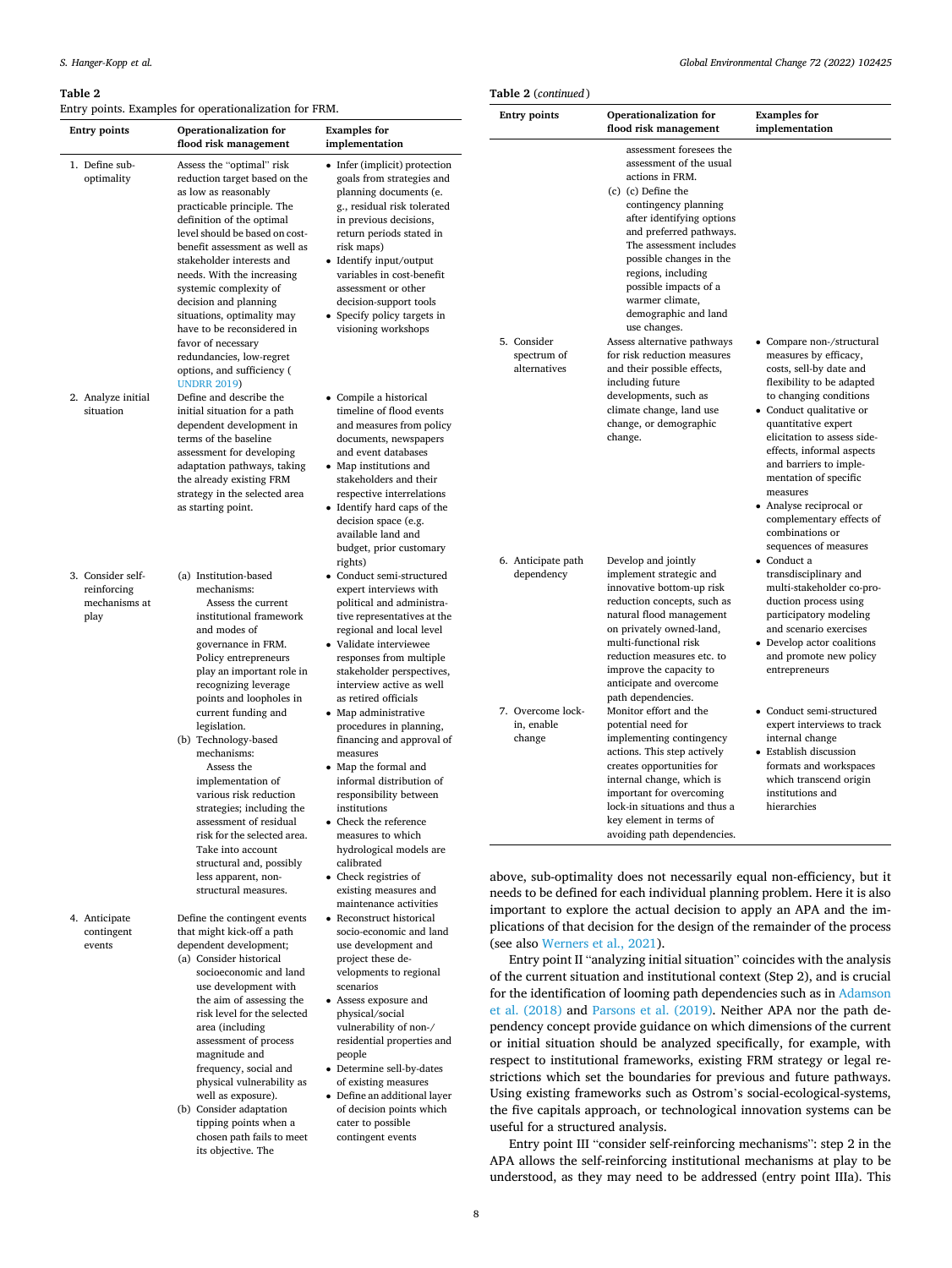will be particularly successful if these mechanisms are traced in historical decisions. In step 4 of the APA, technology-related self-reinforcing mechanisms can be considered (entry point IIIb). Analyzing selfreinforcing mechanisms in an APA probably requires the most additional effort. It is not, however, less relevant, as unidentified selfreinforcing mechanisms operating in the background may undermine or even derail alternative pathways and may incur additional transfer costs when it becomes necessary to switch to an alternative pathway. The descriptions in [Table 1](#page-4-0) offer several aspects to look for when considering which mechanisms might be at play. Overall, search for institution-based mechanisms should look for the density of institutions necessary for effectively implementing a path, coalitions which sustain a certain path, and whether collective action is required to implement and maintain a certain path. Search for technology-based mechanisms should elicit how the upfront, maintenance and decommissioning costs of single measures result from cross-measure effects such as learning, coordination or interdependency/complementarity.

Entry point IV "anticipate contingent events" can be carried out as early as in step 2 of an APA (entry point IVa in [Fig. 1\)](#page-6-0), at steps  $4a/b$ (entry point IVb), and again during step 7 (entry point IVc). Looking at the historical development in e.g. social stratification or land use reveals previous contingent events. At steps 4a/b the analysis of adaptation tipping points indicates under which conditions a chosen path fails to meet its objective [\(Haasnoot et al., 2012\)](#page-9-0). A contingent event such as the end of the projected lifetime of a measure is easy to anticipate. However, other contingent events may be not as easy to anticipate and thus much more difficult to visualize in an adaptation pathway map. Multistakeholder scenario exercises may sensitize decision makers and compile a more comprehensive set of contingencies early on ([Haasnoot](#page-9-0)  [et al., 2012](#page-9-0)). Ultimately, by definition, it is not possible to exhaustively anticipate contingent events. However, during step 7 contingency planning can be revisited after having identified options and preferred pathways. At this step, foresight should focus on contingent events that lie outside of the existing institutional design and policy frameworks.

Entry point V "consider the spectrum of alternatives": in step 3 of an APA adaptation actions are identified; in step 6 preferred pathways as combinations of actions are selected. Both steps should connect to the framing of problem and objectives undertaken in step 1. Taking into account a broader set of alternatives, which even transcend current institutional boundaries, avoids falling back to well-known quick fixes. Actively considering and visualizing the full spectrum of alternatives is in itself an activity that potentially avoids path dependencies.

Entry point VI "anticipate path dependency" taps into multistakeholder involvement, co-production and transdisciplinary research; this process has been completely absent from early work on path dependency. As indicated in [Fig. 1,](#page-6-0) stakeholder involvement can happen throughout the entire process, or more focused at individual steps. There is no clear prescription for APA on how to involve stakeholders, but involving a diverse scope of key actors may facilitate identifying and addressing institution-based self-reinforcing mechanisms.

The final entry point VII "overcome lock-in/enable change" directs attention to the implementation stage. Ultimately, this is where the overcoming of lock-in and the enabling of change manifests within the current FRM strategy in a specific geographical context. This crucial entry point builds on and integrates the decisions taken at earlier steps in the APA. Leveraging this entry point would require overcoming incremental single-loop learning, which is often prevalent in national FRM strategies, by fostering social and societal learning that leads to doubleand triple-loop learning that challenge underlying mental models and question deeply held underlying principles, respectively [\(Pahl-Wostl,](#page-10-0)  [2009; Pelling et al., 2008\)](#page-10-0) Again, this transformation would ideally happen through a multi-stakeholder co-creation approach. The current state of research and practice hardly documents monitoring and evaluation of accomplished and implemented APAs ([Werners et al., 2021](#page-10-0)). However, collating experiences to revise objectives, thereby returning to

the APA step 1, seems critical for achieving transformational, enduring change.

# **5. Discussion and conclusions**

How future flood risk will develop is highly uncertain due to the complex interaction of climatic drivers – both natural variability and anthropogenic climate change – and the socioeconomic processes related to the exposure and vulnerability of populations. Any current decisions with respect to future flooding have to account for this uncertainty, and thereby enable future decision-making that is flexible enough to accommodate changing circumstances. However, past decisions may also limit or enable FRM decisions. We argue that, to improve the basis of information for future FRM decision-making, it is important to evaluate contingent events in the past and the subsequent self-reinforcing mechanisms leading to sub-optimal or inefficient outcomes. In this paper, we provide a baseline for assessing whether or not path dependency is at work in specific FRM contexts through the analysis of characteristics and conditions of path dependency. More specifically, we link two strands of literature, APAs and the path dependency concept. Until now, these have been linked superficially at best, leaving a great deal of untapped potential for comprehensively assessing path dependencies for FRM and other planning practices.

We find that APAs serve well to operationalize and encourage the understanding of path dependency in the context of FRM. In turn, the linking exercise presented here helps to improve the analytical value of APAs with respect to the anticipation of path dependencies. Our analysis suggests that the design and analytical process of APAs is well suited for easily incorporating all the characteristics and conditions of path dependency. This means that, with a minor additional effort, a comprehensive analysis of path dependencies can be achieved to enrich and improve the process of developing adaptation pathways. The operationalization of self-reinforcing mechanisms is particularly useful, as these may perpetuate potentially sub-optimal paths or maintain productive ones.

Path dependency is only one concept that contributes to giving APAs a better grounding in interdisciplinary theory. While it provides a useful entry point for critically discussing and expanding such approaches, complementary theoretical concepts would help unravel further complexities faced when analysing adaptation pathways. The backwardlooking analysis of adaptation pathways allows us to understand why lock-in situations occured in the past. Understanding these long-term developments of decision-making arenas, where local adaptation policy evolves, expands our knowledge of decision-making processes in FRM, but likely also in other planning domains. Additional historical methods could be useful for expanding existing approaches (e.g. [Adamson et al., 2018](#page-9-0)). The combination of past and future perspectives allows us to grasp how earlier decisions enabled or constrained later decisions and how they promote innovations in FRM. Moreover, adaptation pathways do not usually operate as independent trajectories but are linked to other policy trajectories, which might create parallel and interacting pathways. Path dependency as part of a dynamic systems approach provides interesting opportunities to improve, expand, and better operationalize the path dependency concept, particularly in the context of increasingly systemic and complex planning issues (e.g. [Tellmann et al. \(2018\)](#page-10-0)). It is in these situations that aspects of path dependency need to be reconsidered. For example, optimality might have to be given up in favor of ideas of redundancy, low regrets, and sufficiency when planning for resilient adaptation pathways [\(UNDRR,](#page-10-0)  [2019\)](#page-10-0).

Building on the insights gained from exploring path dependencies in the FRM context, we suggest to apply this path dependency lens also in other research and practice applications of adaptation pathways, such as water scarcity/drought risk management, forest disturbance or landslides management. We expect that also within these fields the assessment of path dependencies and adaptation pathways are crucial to find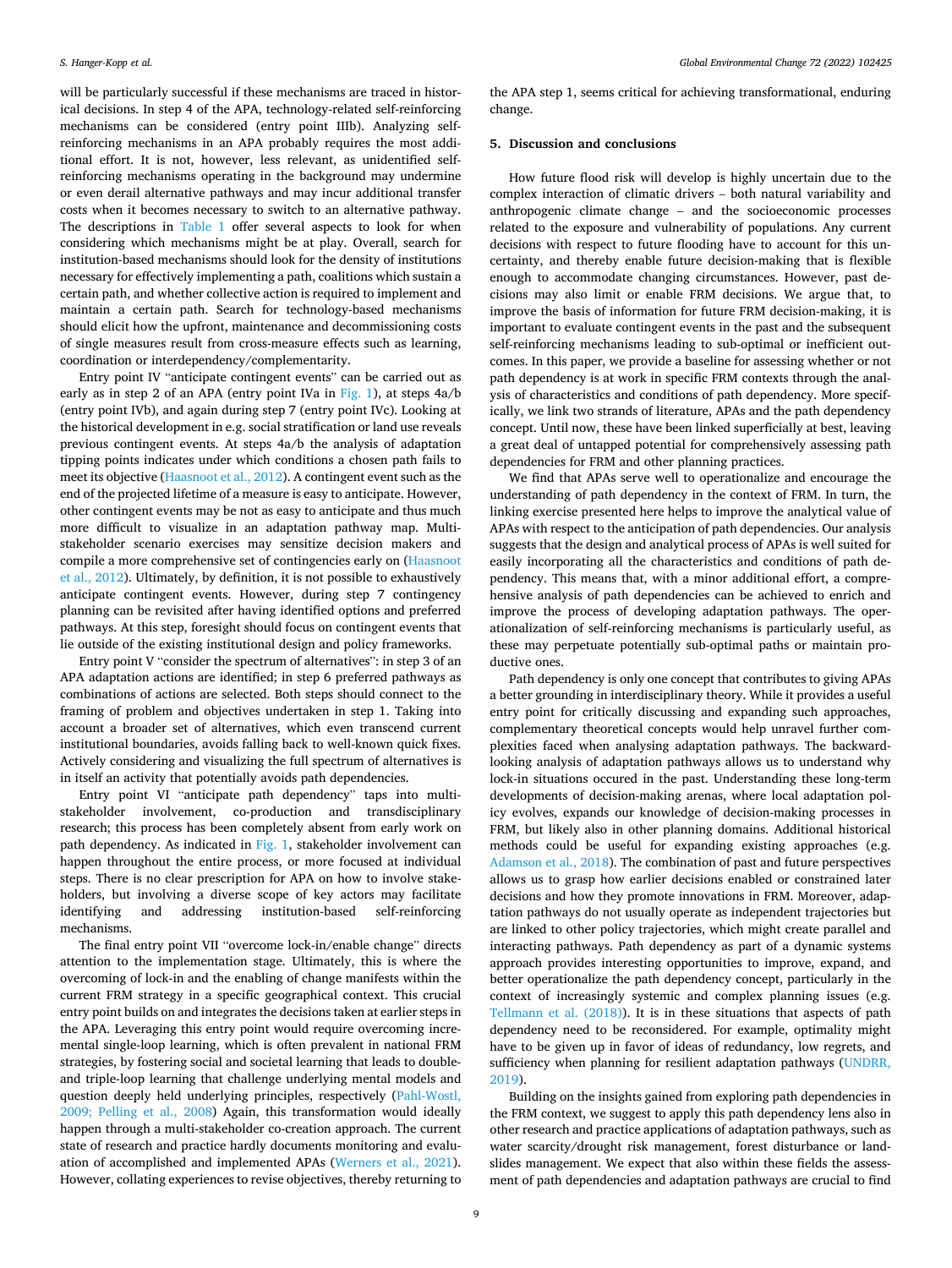<span id="page-9-0"></span>adequate responses to future global environmental changes.

### **CRediT authorship contribution statement**

**Susanne Hanger-Kopp:** Conceptualization, Investigation, Writing – original draft, Writing - review & editing. **Thomas Thaler:** Writing review & editing. **Sebastian Seebauer:** Writing - review & editing. **Thomas Schinko:** Writing - review & editing. **Christoph Clar:**  Conceptualization, Investigation, Writing – original draft, Writing - review & editing.

# **Declaration of Competing Interest**

The authors declare that they have no known competing financial interests or personal relationships that could have appeared to influence the work reported in this paper.

# **Acknowledgements**

This paper was realized within the project pathways - Strategic decision-making in climate risk management: designing local adaptation pathways, funded by the Austrian Climate and Energy Fund and was carried out within the Austrian Climate Research Program, grant number B960201.

#### **References**

- Abdelnour, S., Hasselbladh, H., Kallinikos, J., 2017. Agency and institutions in organization studie. Organ. Stud. 38 (12), 1775–1792. [https://doi.org/10.1177/](https://doi.org/10.1177/0170840617708007)  [0170840617708007.](https://doi.org/10.1177/0170840617708007)
- Adamson, G.C.D., Hannaford, M.J., Rohland, E.J., 2018. Re-thinking the present: The role of a historical focus in climate change adaptation research. Glob. Environ. Change 48, 195–205.<https://doi.org/10.1016/j.gloenvcha.2017.12.003>.
- Albright, E.A., 2011. Policy change and learning in response to extreme flood events in Hungary: an advocacy coalition approach. Policy Stud. J. 39, 485-511. https://doi. [org/10.1111/j.1541-0072.2011.00418.x.](https://doi.org/10.1111/j.1541-0072.2011.00418.x)
- Alexander, M., Priest, S., Mees, H., 2016. A framework for evaluating flood risk governance. Environ. Sci. Policy 64, 38–47. [https://doi.org/10.1016/j.](https://doi.org/10.1016/j.envsci.2016.06.004)  [envsci.2016.06.004.](https://doi.org/10.1016/j.envsci.2016.06.004)
- [Arthur, W.B., 1996. Increasing returns and the two worlds of business. Harv. Bus Rev.](http://refhub.elsevier.com/S0959-3780(21)00204-1/h0025)  Arthur, W.B., 1990. Positive feedbacks in the economy. Sci. Am. 262 (2), 92–99. [https://](https://doi.org/10.1038/scientificamerican0290-92)  [doi.org/10.1038/scientificamerican0290-92](https://doi.org/10.1038/scientificamerican0290-92).
- Arthur, W.B., 1989. Competing technologies, increasing returns, and lock-In by historical events. Econ. J. 99 (394), 116. <https://doi.org/10.2307/2234208>.
- Arthur, W.B., Ermoliev, YuM., Kaniovski, YuM., 1986. Strong laws for a class of pathdependent stochastic processes with applications. In: Arkin, V.I., Shiraev, A., Wets, R. (Eds.), Stochastic Optimization, Lecture Notes in Control and Information Sciences. Springer-Verlag, Berlin/Heidelberg, pp. 287-300. [https://doi.org/](https://doi.org/10.1007/BFb0007105) [10.1007/BFb0007105.](https://doi.org/10.1007/BFb0007105)
- Baldassarre, G.D., Viglione, A., Carr, G., Kuil, L., Yan, K., Brandimarte, L., Blöschl, G., 2015. Debates—perspectives on socio-hydrology: Capturing feedbacks between physical and social processes. Water Resour. Res. 51 (6), 4770–4781. [https://doi.](https://doi.org/10.1002/2014WR016416) [org/10.1002/2014WR016416](https://doi.org/10.1002/2014WR016416).
- Barnett, J., Evans, L.S., Gross, C., Kiem, A.S., Kingsford, R.T., Palutikof, J.P., Pickering, C. M., Smithers, S.G., 2015. From barriers to limits to climate change adaptation: path dependency and the speed of change. Ecol. Soc. 20, art5. https://doi.org/10.5751/ [ES-07698-200305](https://doi.org/10.5751/ES-07698-200305).
- Barnett, J., Graham, S., Mortreux, C., Fincher, R., Waters, E., Hurlimann, A., 2014. A local coastal adaptation pathway. Nat. Clim. Change 4 (12), 1103–1108. [https://](https://doi.org/10.1038/nclimate2383)  [doi.org/10.1038/nclimate2383.](https://doi.org/10.1038/nclimate2383)
- Battilana, J., Leca, B., Boxenbaum, E., 2009. How actors change institutions: Towards a theory of institutional entrepreneurship. Acad. Manag. Ann. 3, 65–107. [https://doi.](https://doi.org/10.5465/19416520903053598)  [org/10.5465/19416520903053598](https://doi.org/10.5465/19416520903053598).
- [Baum, J.A.C., Silverman, B.S., 2013. Path dependence and creation. Psychology Press,](http://refhub.elsevier.com/S0959-3780(21)00204-1/h0065)  [New York.](http://refhub.elsevier.com/S0959-3780(21)00204-1/h0065)
- Bergek, A., Jacobsson, S., Carlsson, B.o., Lindmark, S., Rickne, A., 2008. Analyzing the functional dynamics of technological innovation systems: a scheme of analysis. Res. Policy 37 (3), 407–429.<https://doi.org/10.1016/j.respol.2007.12.003>.

[Beyer, J., 2009. The same or not the same](http://refhub.elsevier.com/S0959-3780(21)00204-1/h0075) – on the variety of mechanisms of path [dependence. World Acad. Sci. Eng. Technol. 39, 971](http://refhub.elsevier.com/S0959-3780(21)00204-1/h0075)–981.

- Bhave, A.G., Conway, D., Dessai, S., Stainforth, D.A., 2018. Water resource planning under future climate and socioeconomic uncertainty in the Cauvery river basin in Karnataka, India. Water Resour. Res. 54 (2), 708–728. [https://doi.org/10.1002/](https://doi.org/10.1002/2017WR020970)  [2017WR020970.](https://doi.org/10.1002/2017WR020970)
- Birkmann, J., Garschagen, M., Kraas, F., Quang, N., 2010. Adaptive urban governance: new challenges for the second generation of urban adaptation strategies to climate change. Sustainability Sci. 5 (2), 185–206. [https://doi.org/10.1007/s11625-010-](https://doi.org/10.1007/s11625-010-0111-3)  [0111-3.](https://doi.org/10.1007/s11625-010-0111-3)
- Bloemen, P., Reeder, T., Zevenbergen, C., Rijke, J., Kingsborough, A., 2018. Lessons learned from applying adaptation pathways in flood risk management and challenges for the further development of this approach. Mitig. Adapt. Strateg. Glob. Change 23 (7), 1083-1108. https://doi.org/10.1007/s11027-017-9
- Bosomworth, K., Gaillard, E., 2019. Engaging with uncertainty and ambiguity through participatory 'Adaptive Pathways' approaches: scoping the literature, 093007<br>Environ, Res. Lett. 14 (9). https://doi.org/10.1088/1748-9326/ab3095. Environ. Res. Lett. 14 (9).  $\frac{https://doi.org/10.1088/17388}{https://doi.org/10.1088/17336}$
- Brown, J.D., Damery, S.L., 2002. Managing flood risk in the UK: towards an integration of social and technical perspectives. Trans. Inst. Br. Geogr. 27 (4), 412–426. [https://](https://doi.org/10.1111/1475-5661.00063)  [doi.org/10.1111/1475-5661.00063.](https://doi.org/10.1111/1475-5661.00063)
- Burnham, M., Ma, Z., Endter-Wada, J., Bardsley, T., 2016. Water management decision making in the face of multiple forms of uncertainty and risk. J. Am. Water Resour. Assoc. 52 (6), 1366–1384. [https://doi.org/10.1111/1752-1688.12459.](https://doi.org/10.1111/1752-1688.12459)
- Butler, J.R.A., Bohensky, E.L., Darbas, T., Kirono, D.G.C., Wise, R.M., Sutaryono, Y., 2016. Building capacity for adaptation pathways in eastern Indonesian islands: synthesis and lessons learned. Clim. Risk Manag. 12, A1-A10. https://doi.org/ [10.1016/j.crm.2016.05.002](https://doi.org/10.1016/j.crm.2016.05.002).
- Clar, C., Löschner, L., Nordbeck, R., Fischer, T., Thaler, T., 2021. Population dynamics and natural hazard risk management: conceptual and practical linkages for the case of Austrian policy making. Nat. Hazards 105 (2), 1765–1796. [https://doi.org/](https://doi.org/10.1007/s11069-020-04376-z)  [10.1007/s11069-020-04376-z](https://doi.org/10.1007/s11069-020-04376-z).
- Collenteur, R.A., de Moel, H., Jongman, B., Di Baldassarre, G., 2015. The failed-levee effect: do societies learn from flood disasters? Nat Hazards 76 (1), 373–388. [https://](https://doi.org/10.1007/s11069-014-1496-6)  [doi.org/10.1007/s11069-014-1496-6.](https://doi.org/10.1007/s11069-014-1496-6)
- Colloff, M.J., Martín-López, B., Lavorel, S., Locatelli, B., Gorddard, R., Longaretti, P.-Y., Walters, G., van Kerkhoff, L., Wyborn, C., Coreau, A., Wise, R.M., Dunlop, M., Degeorges, P., Grantham, H., Overton, I.C., Williams, R.D., Doherty, M.D., Capon, T., Sanderson, T., Murphy, H.T., 2017. An integrative research framework for enabling transformative adaptation. Environ. Sci. Policy 68, 87–96. [https://doi.org/10.1016/](https://doi.org/10.1016/j.envsci.2016.11.007)  [j.envsci.2016.11.007](https://doi.org/10.1016/j.envsci.2016.11.007).

[David, P.A., 1985. Clio and the economics of QWERTY. Am. Econ. Rev. 75, 332](http://refhub.elsevier.com/S0959-3780(21)00204-1/h0130)–337. [Dimaggio, P., 1988. Interest and agency in institutional theory. Res. Inst. Patterns](http://refhub.elsevier.com/S0959-3780(21)00204-1/h0135)  [Environ. Cult.](http://refhub.elsevier.com/S0959-3780(21)00204-1/h0135)

- Escobar, M.P., Demeritt, D., 2014. Flooding and the framing of risk in British broadsheets, 1985–2010. Public Underst. Sci. Bristol Engl. 23 (4), 454–471. [https://](https://doi.org/10.1177/0963662512457613)  [doi.org/10.1177/0963662512457613.](https://doi.org/10.1177/0963662512457613)
- Fazey, I., Wise, R.M., Lyon, C., Câmpeanu, C., Moug, P., Davies, T.E., 2016. Past and future adaptation pathways. Clim. Dev. 8 (1), 26–44. [https://doi.org/10.1080/](https://doi.org/10.1080/17565529.2014.989192) [17565529.2014.989192.](https://doi.org/10.1080/17565529.2014.989192)
- [Fischer P., A., 2018. Pathways of adaptation to external stressors in coastal natural](http://refhub.elsevier.com/S0959-3780(21)00204-1/optZ1BTKjaPah)[resource-dependent communities: Implications for climate change. World](http://refhub.elsevier.com/S0959-3780(21)00204-1/optZ1BTKjaPah) [Development 108, 235](http://refhub.elsevier.com/S0959-3780(21)00204-1/optZ1BTKjaPah)–248.
- Friedman, E., Breitzer, R., Solecki, W., 2019. Communicating extreme event policy windows: Discourses on Hurricane Sandy and policy change in Boston and New York City. Environ. Sci. Policy 100, 55–65. [https://doi.org/10.1016/j.](https://doi.org/10.1016/j.envsci.2019.06.006) [envsci.2019.06.006.](https://doi.org/10.1016/j.envsci.2019.06.006)
- Fuchs, R., Brown, C., Rounsevell, M., 2020. Europe's Green Deal offshores environmental damage to other nations. Nature 586 (7831), 671–673. [https://doi.org/10.1038/](https://doi.org/10.1038/d41586-020-02991-1)  [d41586-020-02991-1.](https://doi.org/10.1038/d41586-020-02991-1)
- [Gandal, N., Greenstein, S., Salant, D., 1999. Adoptions and orphans in the early](http://refhub.elsevier.com/S0959-3780(21)00204-1/h0160)  [microcomputer market. J. Ind. Econ. 47, 87](http://refhub.elsevier.com/S0959-3780(21)00204-1/h0160)–105.
- Haasnoot, M., Kwakkel, J.H., Walker, W.E., ter Maat, J., 2013. Dynamic adaptive policy pathways: a method for crafting robust decisions for a deeply uncertain world. Glob. Environ. Change 23 (2), 485–498. [https://doi.org/10.1016/j.](https://doi.org/10.1016/j.gloenvcha.2012.12.006) [gloenvcha.2012.12.006.](https://doi.org/10.1016/j.gloenvcha.2012.12.006)
- Haasnoot, M., van Aalst, M., Rozenberg, J., Dominique, K., Matthews, J., Bouwer, L.M., Kind, J., Poff, N.L., 2019. Investments under non-stationarity: economic evaluation of adaptation pathways. Clim. Change 161 (3), 451–463. [https://doi.org/10.1007/](https://doi.org/10.1007/s10584-019-02409-6) [s10584-019-02409-6](https://doi.org/10.1007/s10584-019-02409-6).
- [Haasnoot, M., Van Deursen, W.P.A., Middelkoop, H., Van Beek, E., Wijermans, N., 2012.](http://refhub.elsevier.com/S0959-3780(21)00204-1/h0175)  [An Integrated Assessment MetaModel for developing adaptation pathways for](http://refhub.elsevier.com/S0959-3780(21)00204-1/h0175) [sustainable water management in the lower Rhine Delta. In: Presented at the iEMSs](http://refhub.elsevier.com/S0959-3780(21)00204-1/h0175)  [2012 - Managing Resources of a Limited Planet: Proceedings of the 6th Biennial](http://refhub.elsevier.com/S0959-3780(21)00204-1/h0175) [Meeting of the International Environmental Modelling and Software Society,](http://refhub.elsevier.com/S0959-3780(21)00204-1/h0175) [pp. 1743](http://refhub.elsevier.com/S0959-3780(21)00204-1/h0175)–1751.
- Hartmann, T., 2011. Contesting land policies for space for rivers rational, viable, and clumsy floodplain management. J. Flood Risk Manag. 4, 165–175. [https://doi.org/](https://doi.org/10.1111/j.1753-318X.2011.01101.x) [10.1111/j.1753-318X.2011.01101.x.](https://doi.org/10.1111/j.1753-318X.2011.01101.x)
- [Hübl, J., Kraus, D., 2004. Wirtschaftlichkeit und Priorisierung von Schutzma](http://refhub.elsevier.com/S0959-3780(21)00204-1/h0185)ßnahmen vor Wildbächen, Lawinen und Erosion (IAN Report No. 94). University of National [Resources and Life Science, Vienna.](http://refhub.elsevier.com/S0959-3780(21)00204-1/h0185)
- Hutter, G., 2016. Collaborative governance and rare floods in urban regions Dealing with uncertainty and surprise. Environ Sci. Policy, Participatory and Collaborative Governance for Sustainable Flood Risk Management: An emerging research agenda 55, 302–308. [https://doi.org/10.1016/j.envsci.2015.07.028.](https://doi.org/10.1016/j.envsci.2015.07.028)
- Johnson, C.L., Priest, S.J., 2008. Flood risk management in England: a changing landscape of risk responsibility? Int. J. Water Resour. Dev. 24 (4), 513–525. [https://](https://doi.org/10.1080/07900620801923146)  [doi.org/10.1080/07900620801923146](https://doi.org/10.1080/07900620801923146).
- Kaufmann, M., 2018. Limits to change institutional dynamics of Dutch flood risk governance: dynamics in Dutch flood risk governance. J. Flood Risk Manag. 11 (3), 250–260. [https://doi.org/10.1111/jfr3.12307.](https://doi.org/10.1111/jfr3.12307)
- [Kingdon, J.W., 2010. Agendas, Alternatives, and Public Policies. Update edition, with an](http://refhub.elsevier.com/S0959-3780(21)00204-1/h0205)  [Epilogue on Health Care, second ed. Longman](http://refhub.elsevier.com/S0959-3780(21)00204-1/h0205).
- [Kingdon, J.W., 1984. Agendas, Alternatives and Public Policies. Little Brown and](http://refhub.elsevier.com/S0959-3780(21)00204-1/h0210) [Company, Boston](http://refhub.elsevier.com/S0959-3780(21)00204-1/h0210).